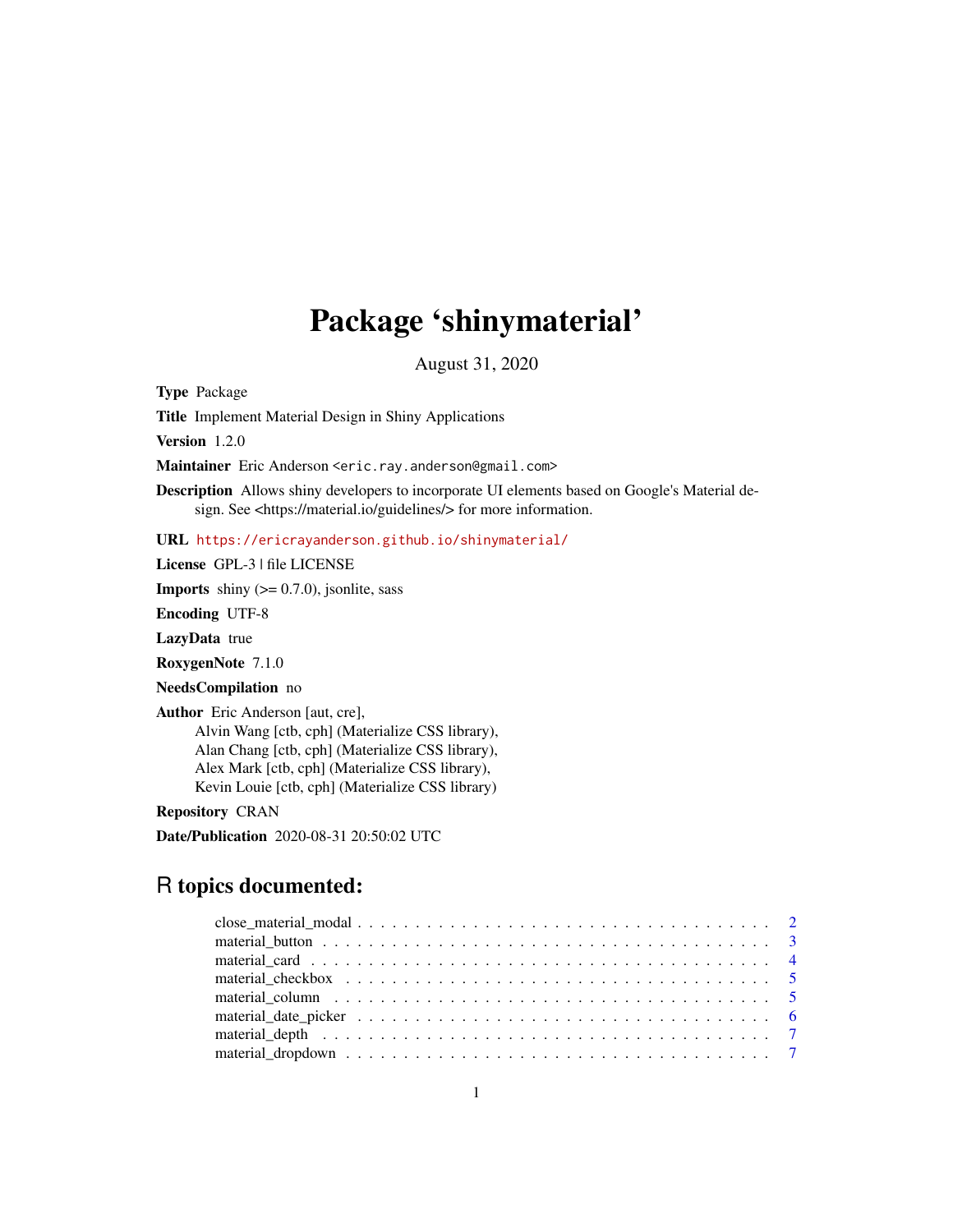<span id="page-1-0"></span>

|       | -12           |
|-------|---------------|
|       | <sup>13</sup> |
|       | 15            |
|       | -15           |
|       |               |
|       |               |
|       |               |
|       |               |
|       |               |
|       | <b>20</b>     |
|       | 21            |
|       | 22            |
|       | 23            |
|       | 23            |
|       |               |
|       |               |
|       |               |
|       | <sup>26</sup> |
|       | 27            |
|       | 28            |
|       | 28            |
|       | 29            |
|       | 30            |
|       | 31            |
|       |               |
|       |               |
|       |               |
|       |               |
| Index | 35            |

<span id="page-1-1"></span>close\_material\_modal *Close a material modal programmatically.*

### Description

Close a material modal programmatically (server side).

### Usage

close\_material\_modal(session, modal\_id)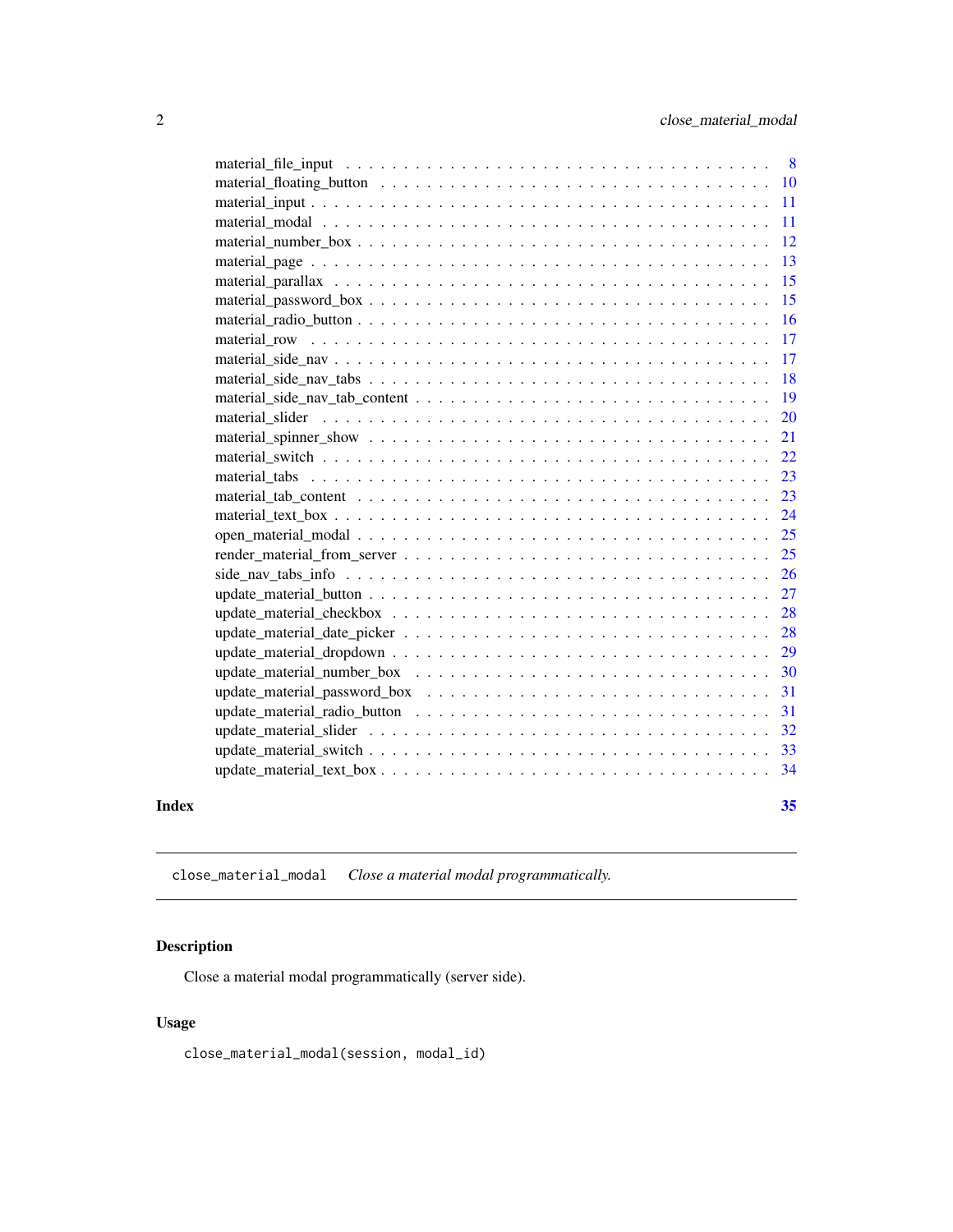### <span id="page-2-0"></span>material\_button 3

### Arguments

| session  | The session object passed to function given to shiny Server. |
|----------|--------------------------------------------------------------|
| modal_id | String. The ID of the modal to open.                         |

### See Also

[open\\_material\\_modal](#page-24-1)

### Examples

## Not run: close\_material\_modal(session, "example\_modal")

## End(Not run)

<span id="page-2-1"></span>material\_button *Create a shinymaterial button*

### Description

Build a shinymaterial button. The initial value is zero, and increases by one on each press.

### Usage

```
material_button(input_id, label, icon = NULL, depth = NULL, color = NULL)
```
### Arguments

| input_id | String. The input identifier used to access the value.                                                                                              |
|----------|-----------------------------------------------------------------------------------------------------------------------------------------------------|
| label    | String. The button text.                                                                                                                            |
| icon     | String. The name of the icon. Leave empty for no icon. Visit https://<br>materializecss.com/icons.html for a list of available icons.               |
| depth    | Integer. The amount of depth of the button. The value should be between 0 and<br>5. Leave empty for the default depth.                              |
| color    | String. The color of the button. Leave empty for the default color. Visit https:<br>//materializecss.com/color.html for a list of available colors. |

### See Also

[update\\_material\\_button](#page-26-1)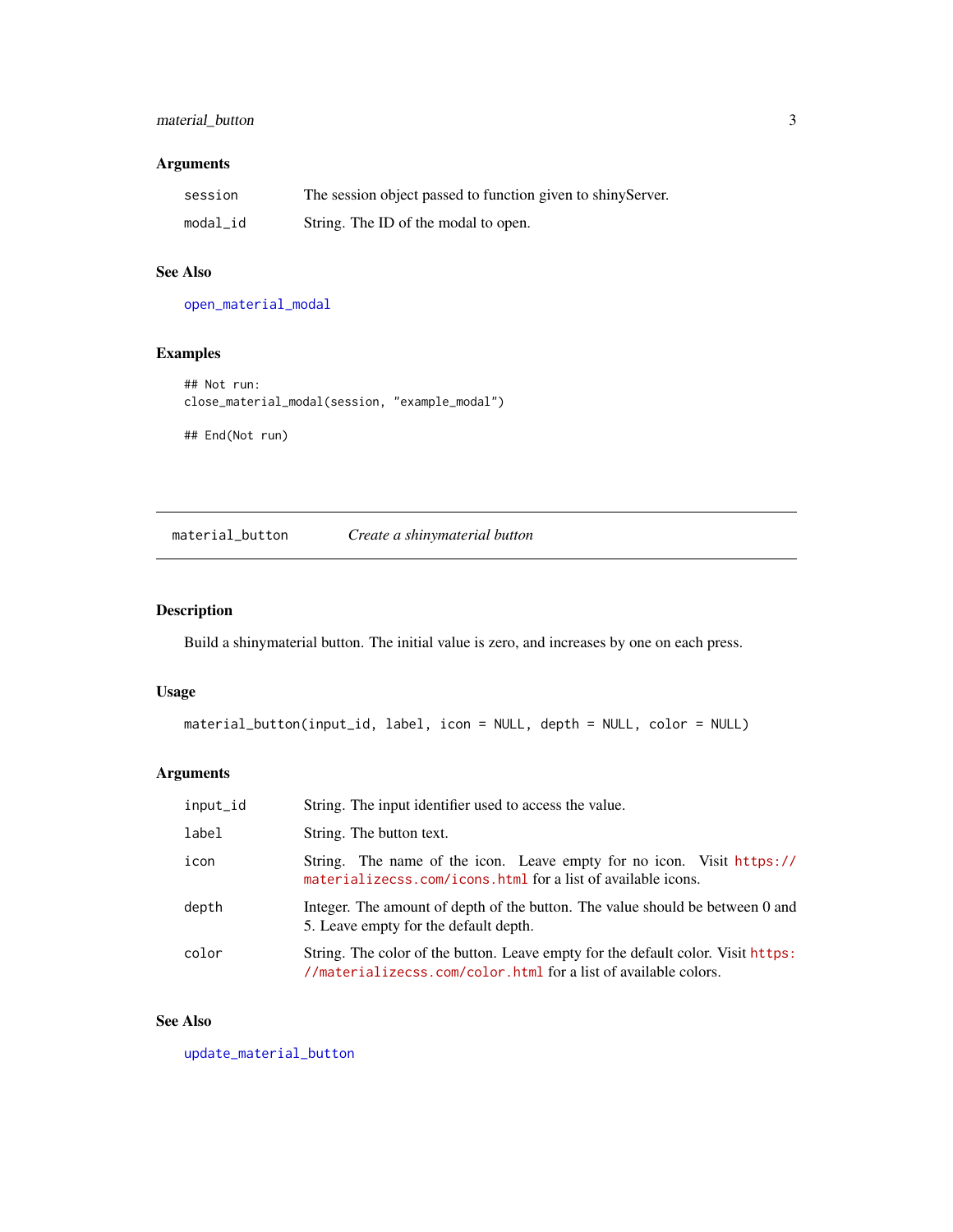### Examples

```
material_button(
  input_id = "example_button",
  label = "Button",
  icon = "cloud",
  depth = 5,color = "blue lighten-2"
\mathcal{L}
```
### material\_card *Create a card that will contain UI content*

### Description

UI content can be placed in cards to organize items on a page.

#### Usage

```
material_card(title, ..., depth = NULL, color = NULL, divider = FALSE)
```
### Arguments

| title      | String. The title of the card                                                                                                                               |
|------------|-------------------------------------------------------------------------------------------------------------------------------------------------------------|
| $\ddots$ . | The UI elements to place in the card                                                                                                                        |
| depth      | Integer. The amount of depth of the card. The value should be between 0 and 5.<br>Leave empty for the default depth.                                        |
| color      | String. The color of the card background. Leave empty for the default color.<br>Visit https://materializecss.com/color.html for a list of available colors. |
| divider    | logical. Should there be a divider element between card title and card content?                                                                             |

```
material_card(
  title = "Example Card",
  depth = 5,shiny::tags$h5("Card Content")
)
```
<span id="page-3-0"></span>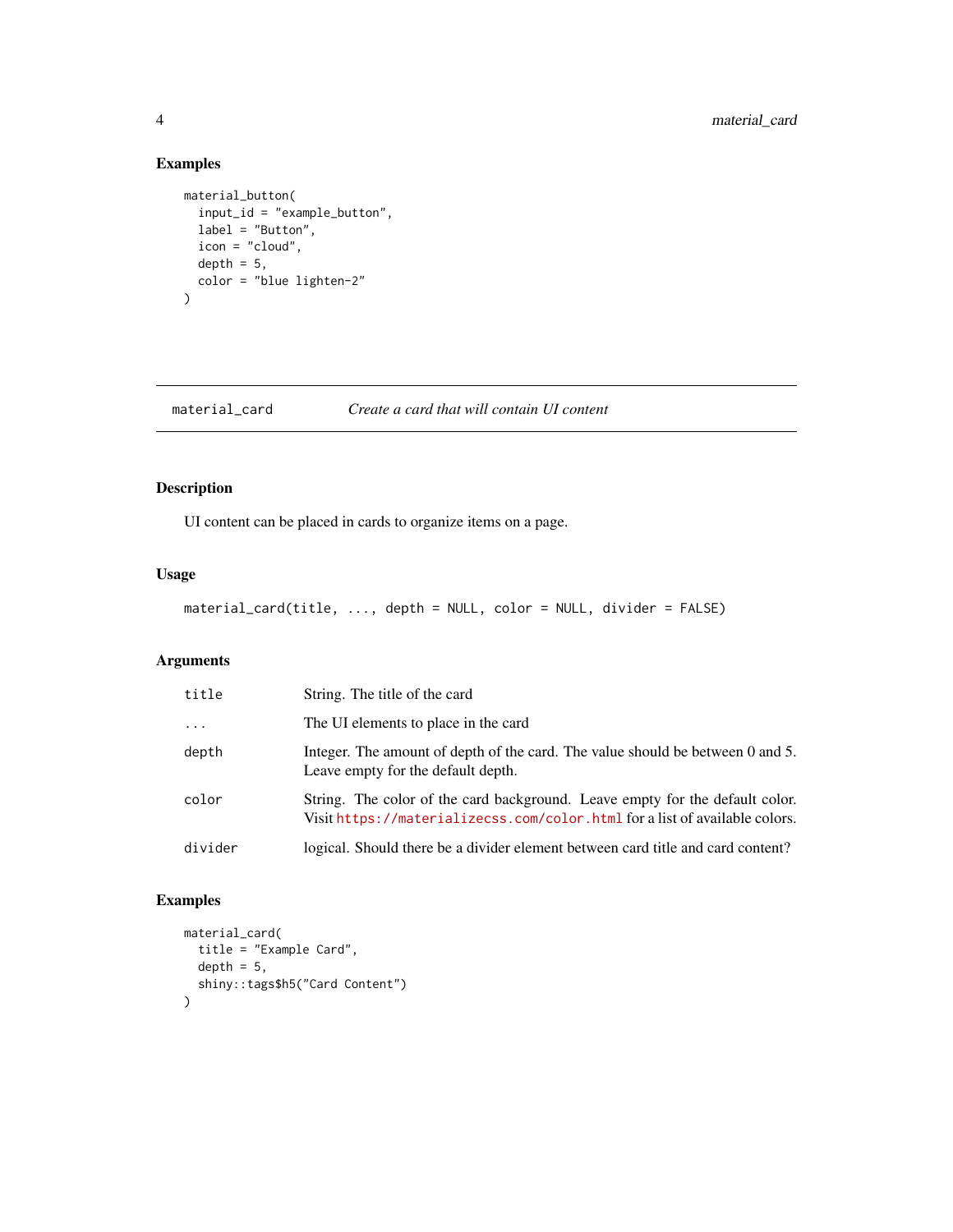### <span id="page-4-1"></span><span id="page-4-0"></span>Description

Build a shinymaterial checkbox. The value is a boolean (TRUE if checked, FALSE if not checked).

#### Usage

```
material_checkbox(input_id, label, initial_value = FALSE, color = NULL)
```
### Arguments

| input_id      | String. The input identifier used to access the value.                                                                                                                                                                                                                       |
|---------------|------------------------------------------------------------------------------------------------------------------------------------------------------------------------------------------------------------------------------------------------------------------------------|
| label         | String. The checkbox label.                                                                                                                                                                                                                                                  |
| initial_value | Boolean. Is the checkbox initially checked?                                                                                                                                                                                                                                  |
| color         | String. The color of the check. Leave empty for the default color. Visit https:<br>//materializecss.com/color.html for a list of available colors. This input<br>requires using color hex codes, rather than the word form. E.g., "#ef5350",<br>rather than "red lighten-1". |

### See Also

[update\\_material\\_checkbox](#page-27-1)

### Examples

```
## Not run:
material_checkbox(
  input_id = "example_checkbox",
  label = "Checkbox",
  initial_value = TRUE,
  color = "#ef5350"
\mathcal{L}## End(Not run)
```
material\_column *Create a column to organize UI content*

### Description

UI content can be placed in columns to organize items on a page.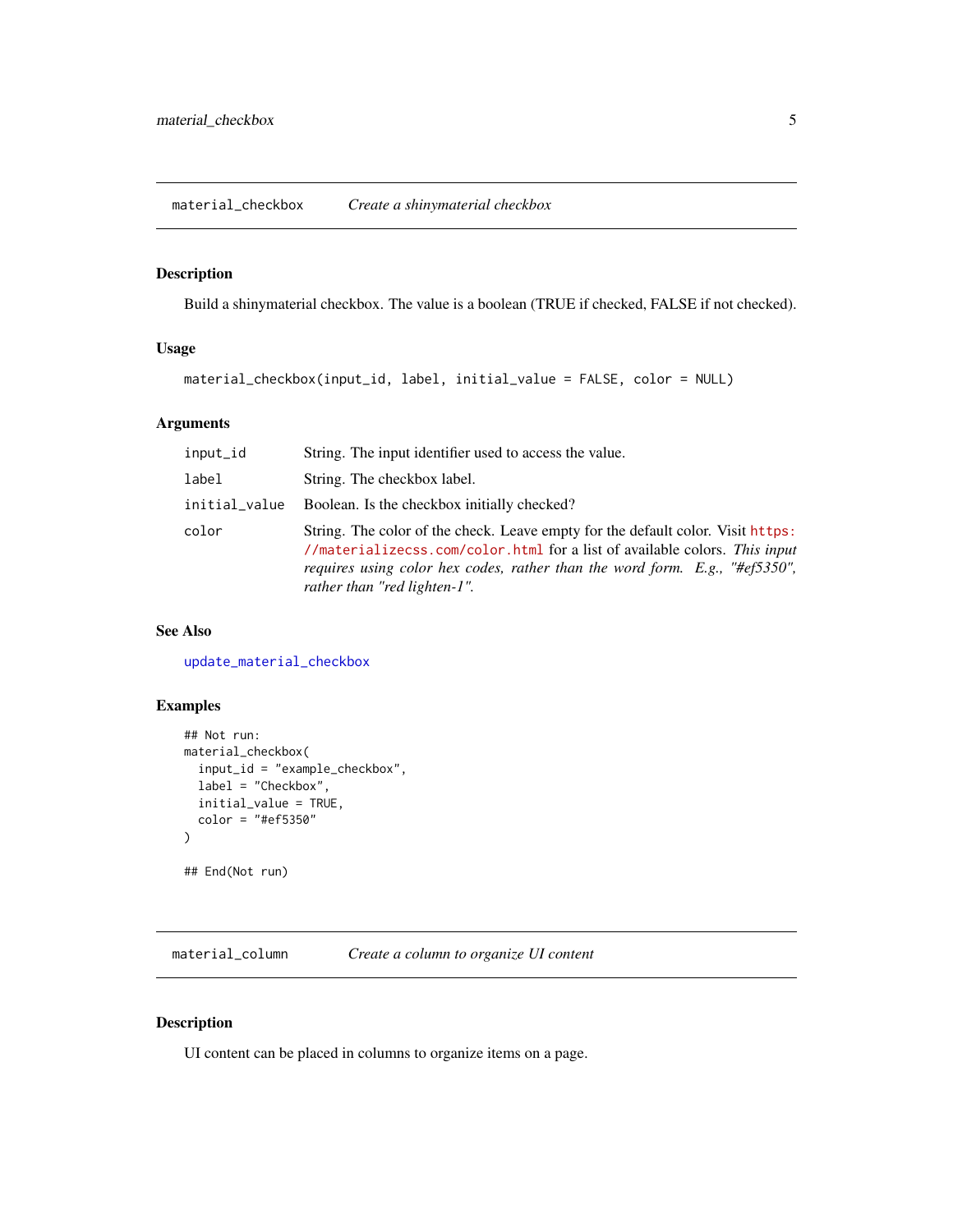#### <span id="page-5-0"></span>Usage

```
material_column(..., width = 6, offset = 0)
```
#### Arguments

| $\cdots$ | The UI elements to place in the column.                                          |
|----------|----------------------------------------------------------------------------------|
| width    | Integer. The width of the column. The value should be between 1 and 12.          |
| offset   | Integer. The offset to the left of the column. The value should be between 0 and |

### Examples

```
material_column(
width = 4,shiny::tags$h1("Column Content")
)
```
<span id="page-5-1"></span>material\_date\_picker *Create a shinymaterial date picker*

#### Description

Build a shinymaterial date picker.

### Usage

```
material_date_picker(input_id, label, value = "", color = NULL)
```
### Arguments

| input_id | String. The input identifier used to access the value.                                                                                            |
|----------|---------------------------------------------------------------------------------------------------------------------------------------------------|
| label    | String. The date picker label.                                                                                                                    |
| value    | String. The starting date (format 'mmm dd, yyyy').                                                                                                |
| color    | String. The date picker color. Leave empty for the default color. Visit https:<br>//materializecss.com/color.html for a list of available colors. |

#### See Also

[update\\_material\\_date\\_picker](#page-27-2)

```
material_date_picker(
 input_id = "example_date_picker",
 label = "Date Picker",
  value = "Jun 02, 2006"
\lambda
```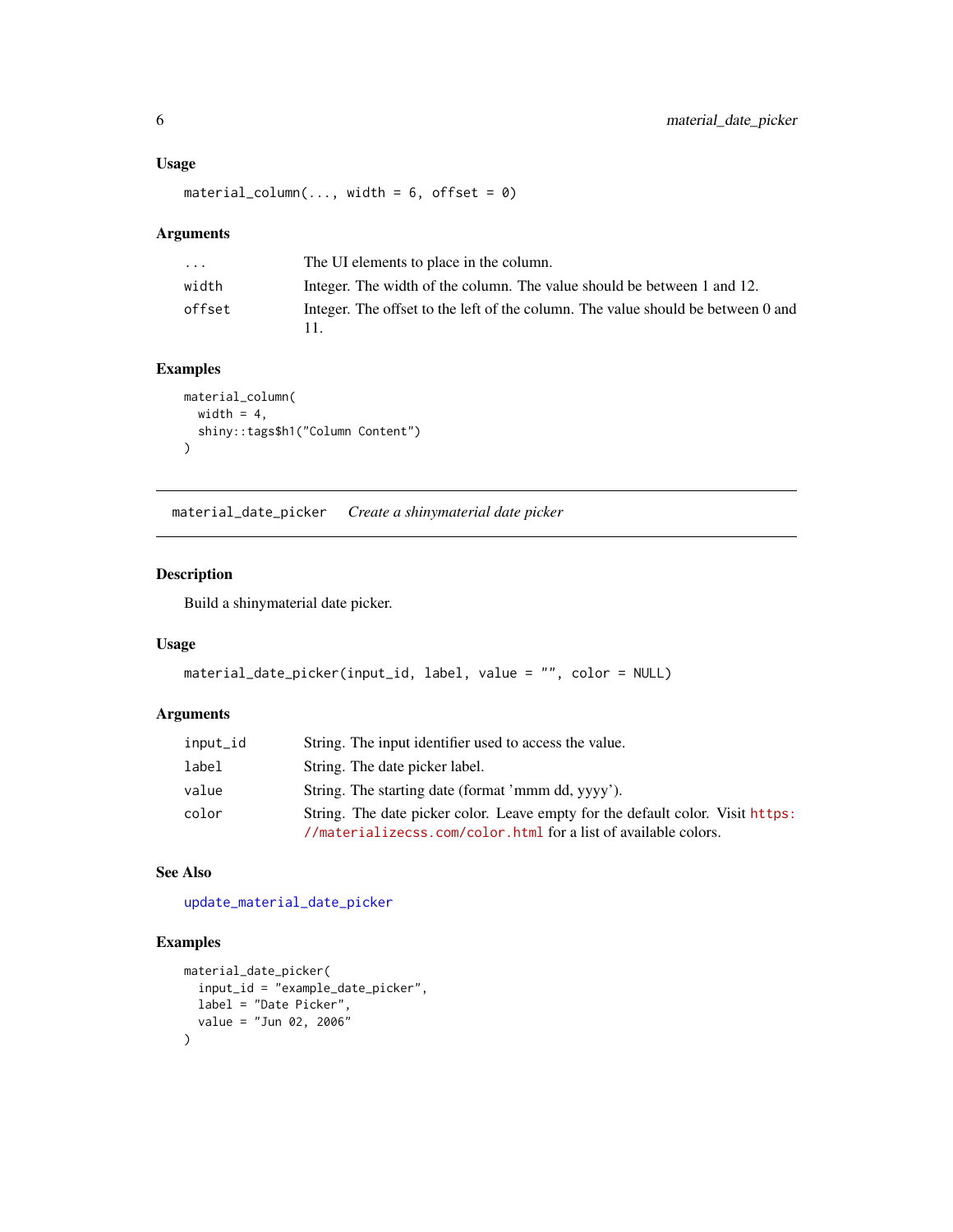<span id="page-6-0"></span>material\_depth *Add depth to a UI element*

### Description

Give a UI element the perception of depth by creating a shadow.

#### Usage

material\_depth(..., depth = 4)

### Arguments

| $\cdot$ $\cdot$ $\cdot$ | The UI elements to apply the depth.                                           |
|-------------------------|-------------------------------------------------------------------------------|
| depth                   | Integer. The amount of depth. The value should be between 0 and 5. A value of |
|                         | 0 can be used to remove depth from objects that have depth by default.        |

### Examples

```
material_depth(
 depth = 5,
  material_card(title = "Example Depth")
\mathcal{L}
```
<span id="page-6-1"></span>material\_dropdown *Create a shinymaterial dropdown*

### Description

Build a shinymaterial dropdown.

```
material_dropdown(
  input_id,
  label,
  choices = NULL,
  selected = NULL,
  multiple = NULL,
  color = NULL
\mathcal{E}
```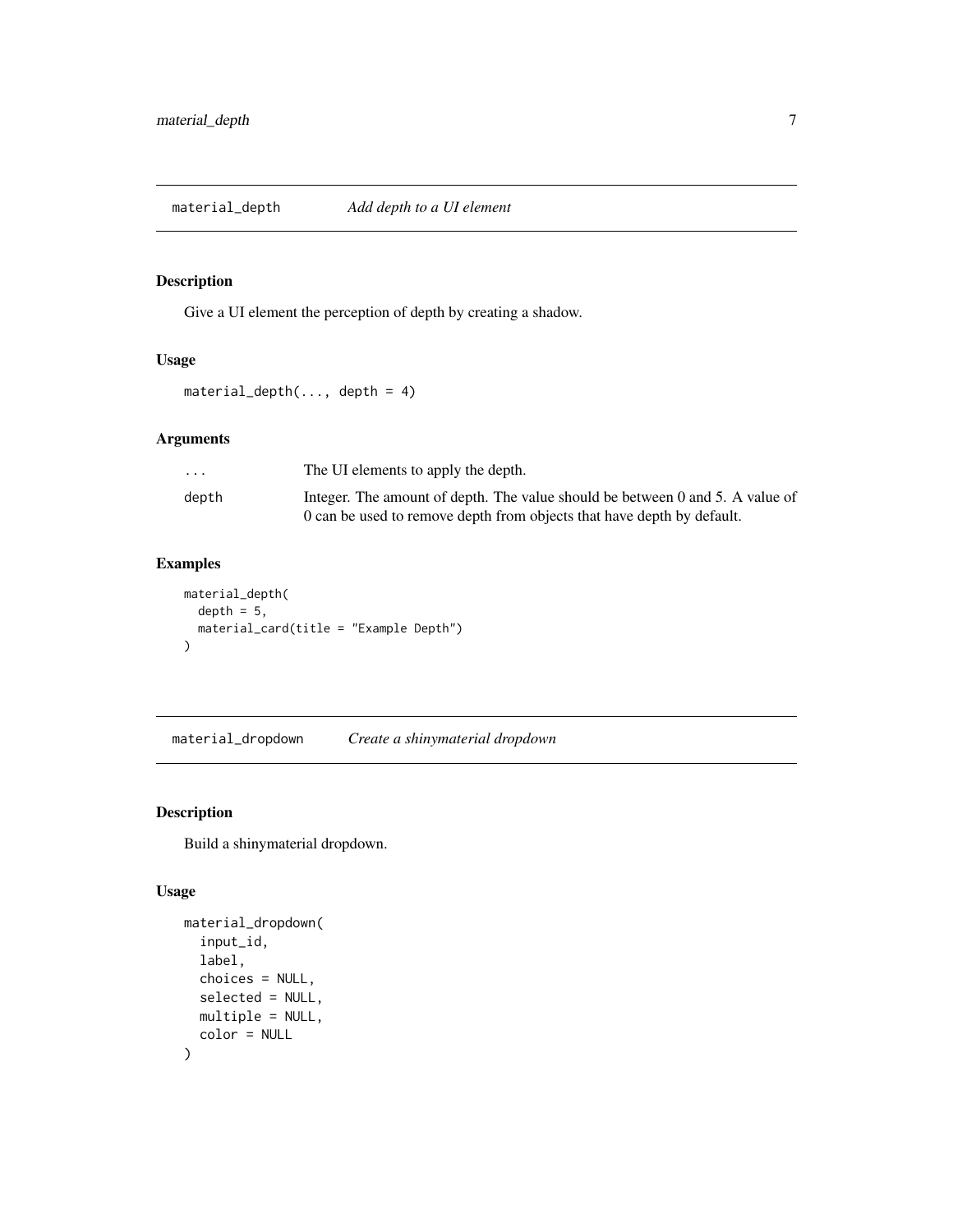<span id="page-7-0"></span>

| input_id | String. The input identifier used to access the value.                                                                                                                                                                                                                                 |
|----------|----------------------------------------------------------------------------------------------------------------------------------------------------------------------------------------------------------------------------------------------------------------------------------------|
| label    | String. The dropdown label.                                                                                                                                                                                                                                                            |
| choices  | Named vector. The option names and underyling values.                                                                                                                                                                                                                                  |
| selected | String. The initially selected underyling value.                                                                                                                                                                                                                                       |
| multiple | Boolean. Can multiple items be selected?                                                                                                                                                                                                                                               |
| color    | String. The color of the dropdown choices. Leave empty for the default color.<br>Visit https://materializecss.com/color.html for a list of available colors.<br>This input requires using color hex codes, rather than the word form. E.g.,<br>"#ef5350", rather than "red lighten-1". |

### See Also

[update\\_material\\_dropdown](#page-28-1)

### Examples

```
material_dropdown(
  input_id = "example_dropdown",
 label = "Drop down",
 choice = c("Chicken" = "c","Steak" = "s",
   "Fish" = "f"),
 selected = c("c"),
  multiple = FALSE,
 color = "#ef5350"
)
```
material\_file\_input *Create a shinymaterial file input*

### Description

Build a shinymaterial file input.

```
material_file_input(input_id, label = "File", color = NULL)
```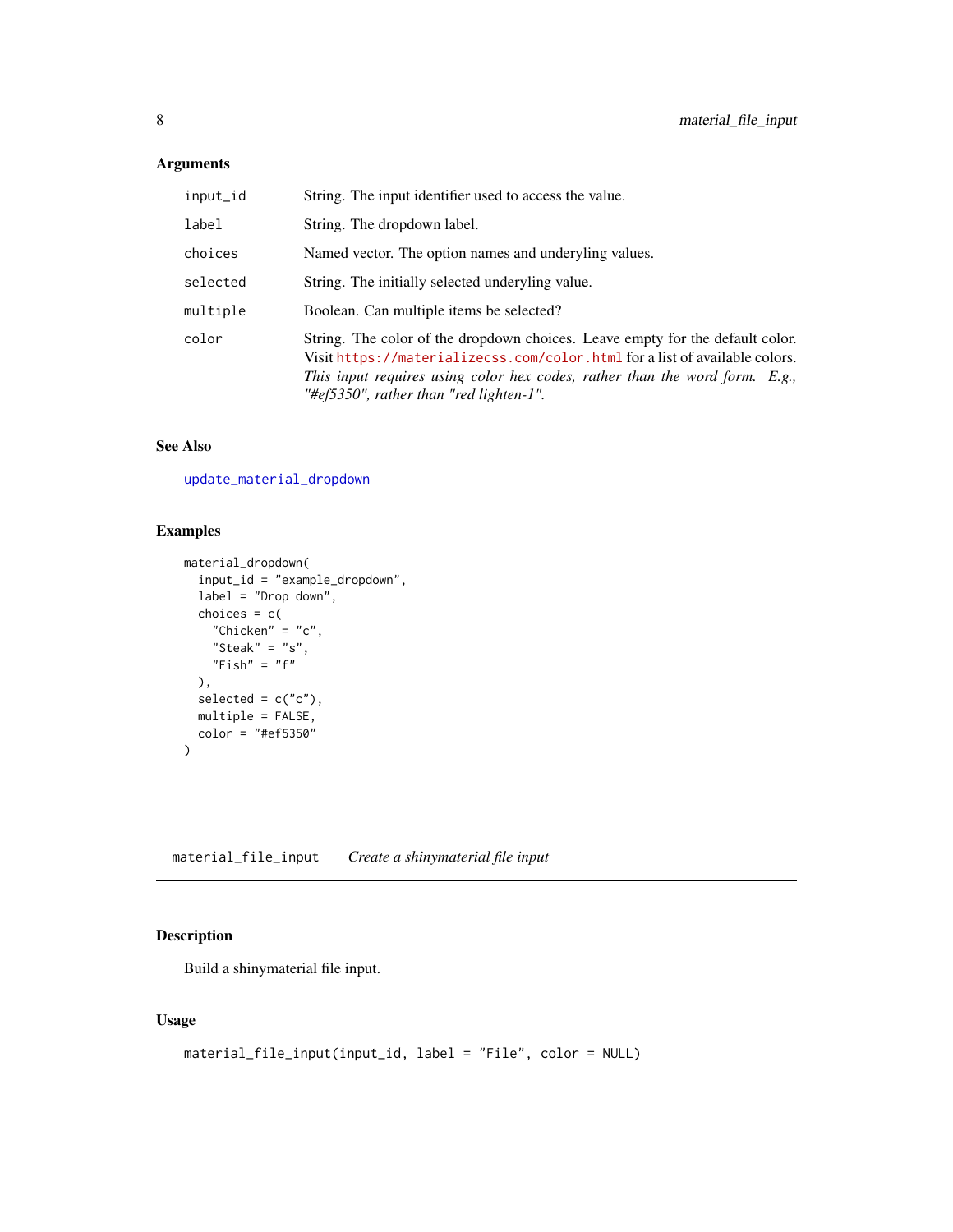| input_id | String. The input identifier used to access the value.                                                                                                                                                                                                                           |
|----------|----------------------------------------------------------------------------------------------------------------------------------------------------------------------------------------------------------------------------------------------------------------------------------|
| label    | String. The file input button text.                                                                                                                                                                                                                                              |
| color    | String. The color of the file input. Leave empty for the default color. Visit<br>https://materializecss.com/color.html for a list of available colors. This<br>input requires using color hex codes, rather than the word form. E.g., "#ef5350",<br>rather than "red lighten-1". |

```
if (interactive()) {
 ui <-
 material_page(
   material_row(
     material_column(
       width = 12,
       material_file_input(
         input_id = "file_1",label = "file"
       )
     )
   ),
   material_row(
     material_column(
       width = 12,
        tableOutput("contents")
     )
   )
 \lambdaserver <- function(input, output) {
   output$contents <- renderTable({
     # input$file_1 will be NULL initially. After the user selects
     # and uploads a file, it will be a data frame with 'name',
     # 'size', 'type', and 'datapath' columns. The 'datapath'
     # column will contain the local filenames where the data can
     # be found.
     in_file <- input$file_1
     if (is.null(in_file))
       return(NULL)
     read.csv(in_file$datapath)
   })
 }
 shinyApp(ui, server)
}
```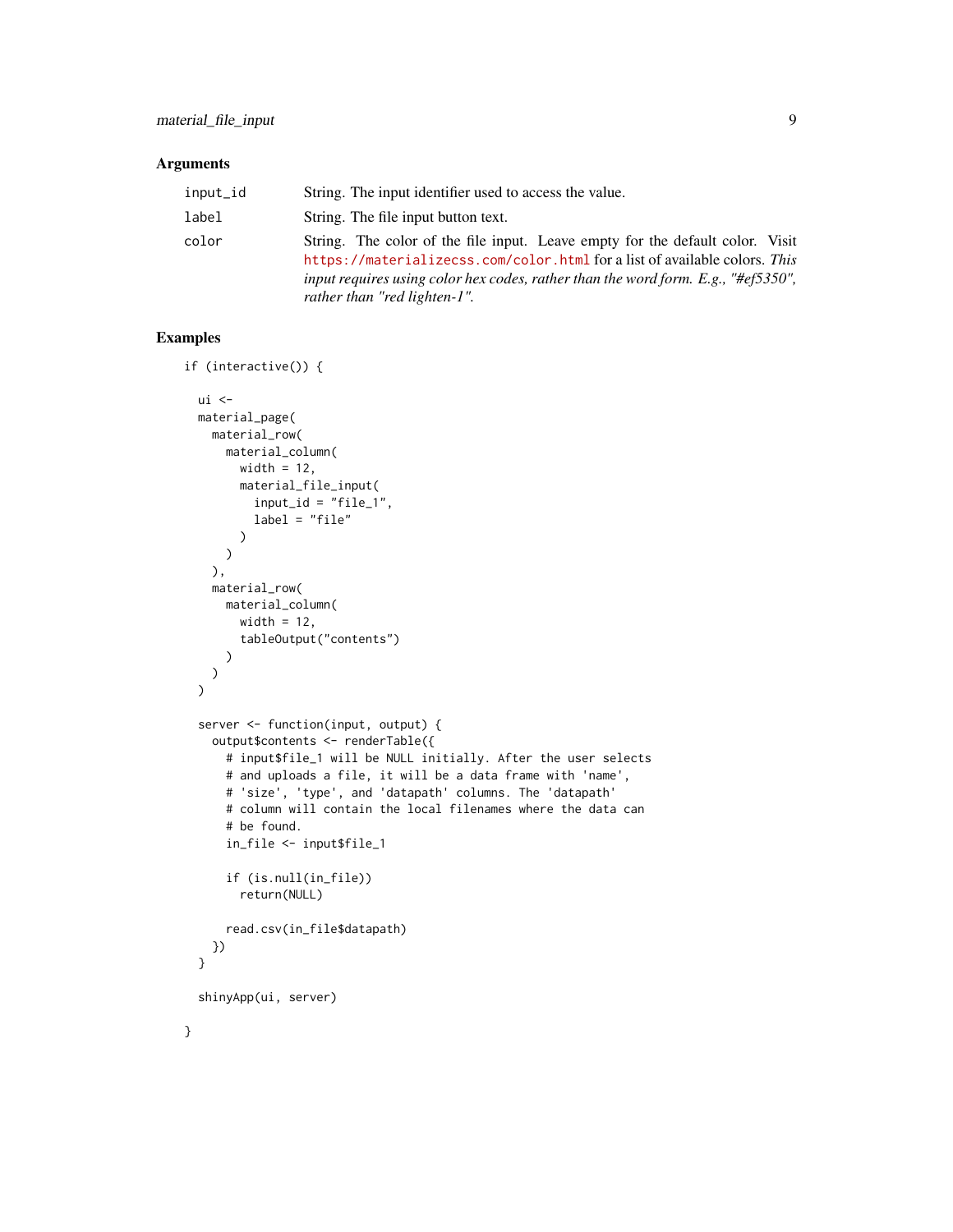<span id="page-9-0"></span>material\_floating\_button

*Create a shinymaterial floating button*

### Description

Build a shinymaterial floating button. The initial value is zero, and increases by one on each press.

### Usage

```
material_floating_button(
  input_id,
  icon = NULL,
 pulse = FALSE,
 depth = NULL,color = NULL
)
```
### Arguments

| input_id | String. The input identifier used to access the value.                                                                                                      |
|----------|-------------------------------------------------------------------------------------------------------------------------------------------------------------|
| icon     | String. The name of the icon. Leave empty for no icon. Visit https://<br>materializecss.com/icons.html for a list of available icons.                       |
| pulse    | Boolean. Include pulse effect.                                                                                                                              |
| depth    | Integer. The amount of depth of the floating button. The value should be be-<br>tween 0 and 5. Leave empty for the default depth.                           |
| color    | String. The color of the floating button. Leave empty for the default color. Visit<br>https://materializecss.com/color.html for a list of available colors. |

```
material_floating_button(
  input_id = "example_floating_button",
  icon = "mode_edit",
  depth = 5,
  color = "red lighten-3"
\mathcal{L}
```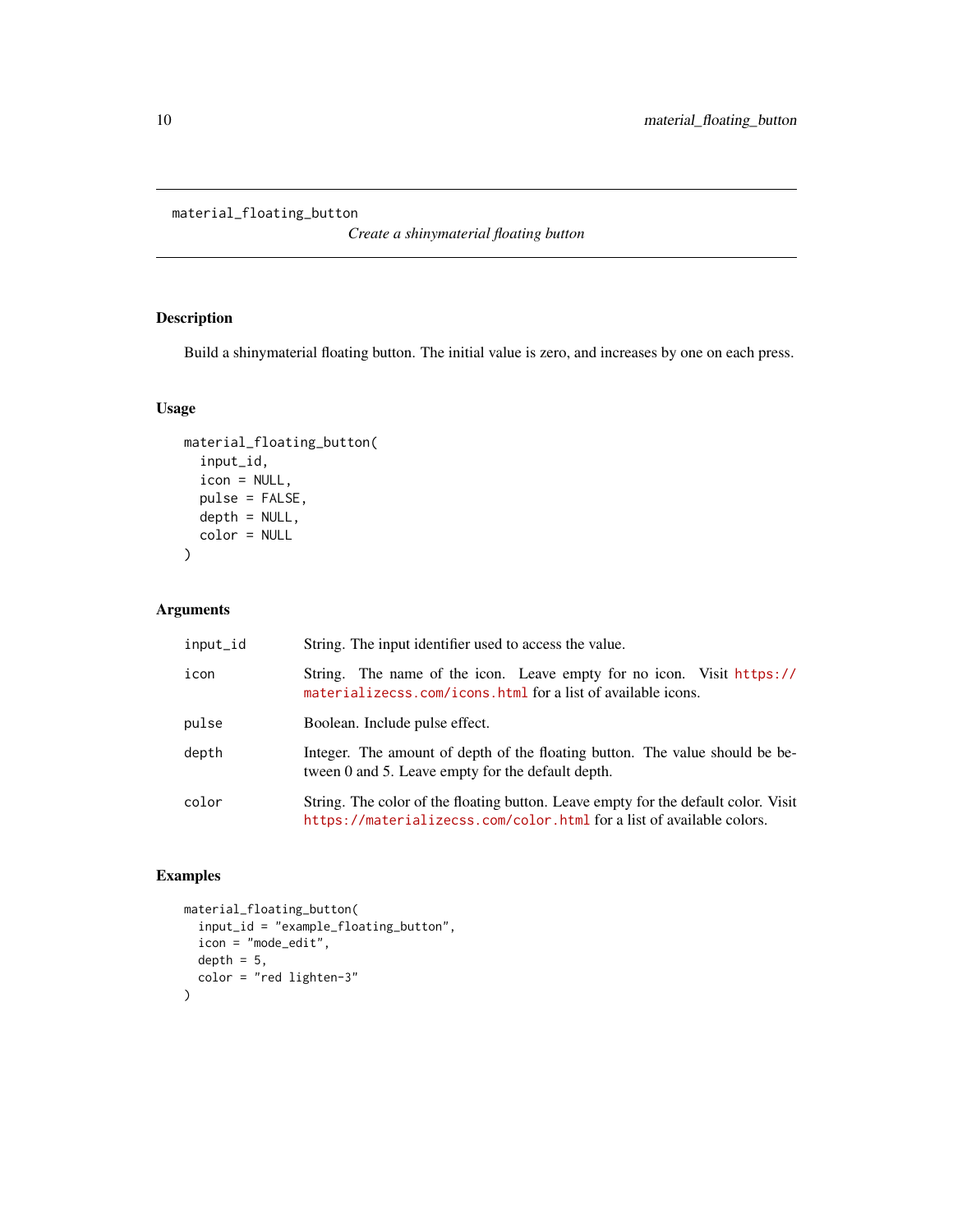<span id="page-10-0"></span>material\_input *Create a shinymaterial input*

#### Description

Build a shinymaterial input.

### Usage

material\_input(type, ...)

### Arguments

| type     | String. The type of input to be created. |
|----------|------------------------------------------|
| $\cdots$ | Additional arguments for the input.      |

### Examples

```
##-- switch --##
material_input(
  type = "switch",
  input_id = "example_switch",
  off_label = "Off",
  on\_label = "On",initial_value = TRUE
)
```
material\_modal *Place UI content in a modal*

### Description

Put any UI object inside of a modal. The modal will open when the button is pressed.

```
material_modal(
 modal_id,
 button_text,
  title,
  ...,
  button_icon = NULL,
  floating_button = FALSE,
 button_depth = NULL,
 button_color = NULL,
  close_button_label = "Close",
  display_button = TRUE
\mathcal{E}
```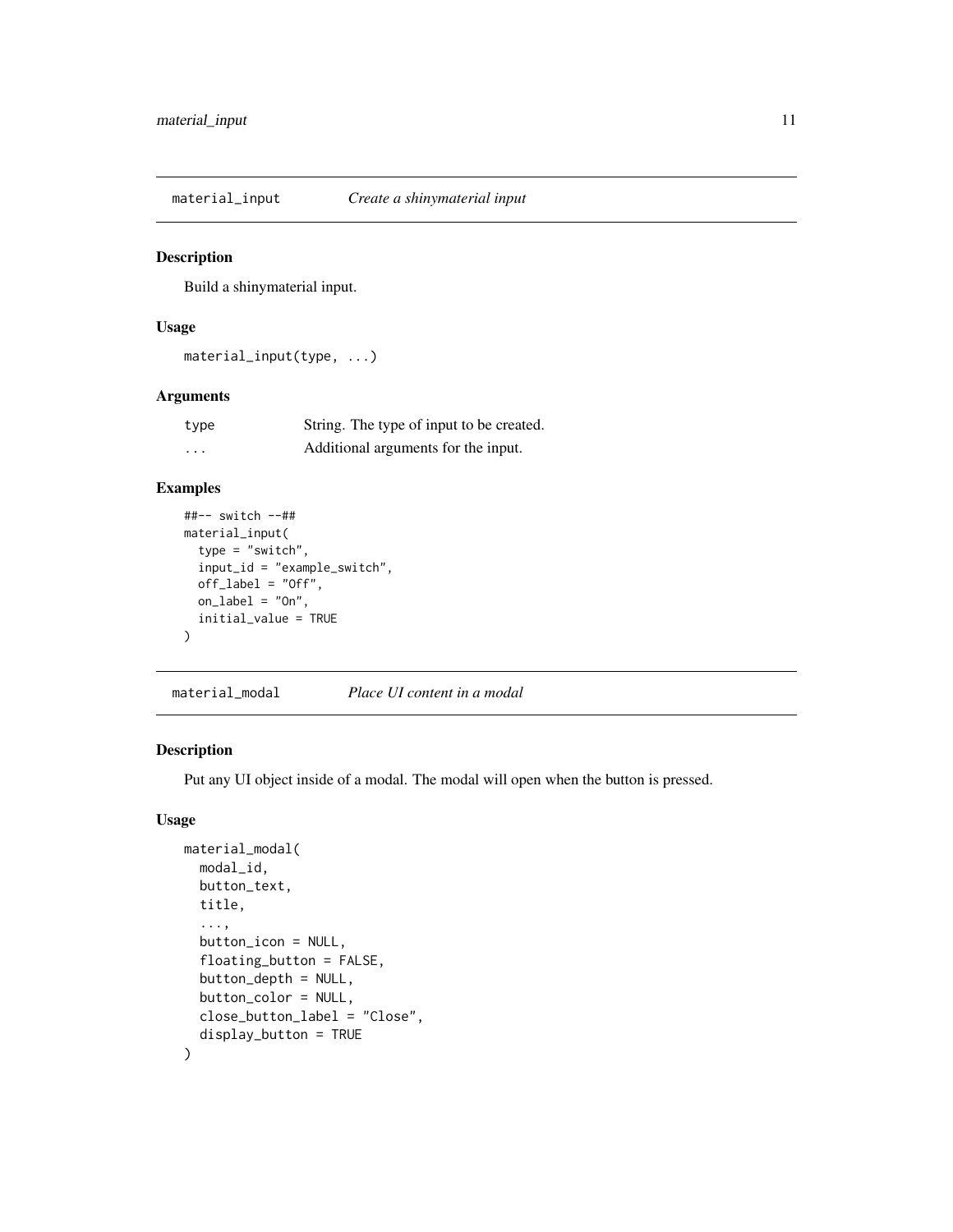<span id="page-11-0"></span>

| modal_id           | String. The ID for the modal. Must be unique per application.                                                                                       |
|--------------------|-----------------------------------------------------------------------------------------------------------------------------------------------------|
| button_text        | String. The text displayed on the modal trigger button.                                                                                             |
| title              | String. The title of the modal window.                                                                                                              |
| $\ddots$ .         | The UI elements to place in the modal                                                                                                               |
| button_icon        | String. The name of the icon. Visit https://materializecss.com/icons.<br>html for a list of available icons.                                        |
| floating_button    |                                                                                                                                                     |
|                    | Boolean. Should the modal trigger button be a floating button?                                                                                      |
| button_depth       | Integer. The amount of depth of the button. The value should be between 0 and<br>5. Leave empty for the default depth.                              |
| button_color       | String. The color of the button. Leave empty for the default color. Visit https:<br>//materializecss.com/color.html for a list of available colors. |
| close_button_label |                                                                                                                                                     |
|                    | String. The label of the modal close button.                                                                                                        |
|                    | display_button Boolean. Should the button be displayed in the app? (If FALSE, open_material_modal()<br>may be used to open the modal).              |

### Examples

```
material_modal(
 modal_id = "example_modal",
 button_text = "Modal",
  title = "Example Modal Title",
  button_color = "red lighten-3",
  shiny::tags$p("Modal Content")
\lambda
```
<span id="page-11-1"></span>material\_number\_box *Create a shinymaterial number box*

### Description

Build a shinymaterial number box.

```
material_number_box(
  input_id,
  label,
  min_value,
  max_value,
  step_size = 1,
  initial_value,
  color = NULL
\mathcal{E}
```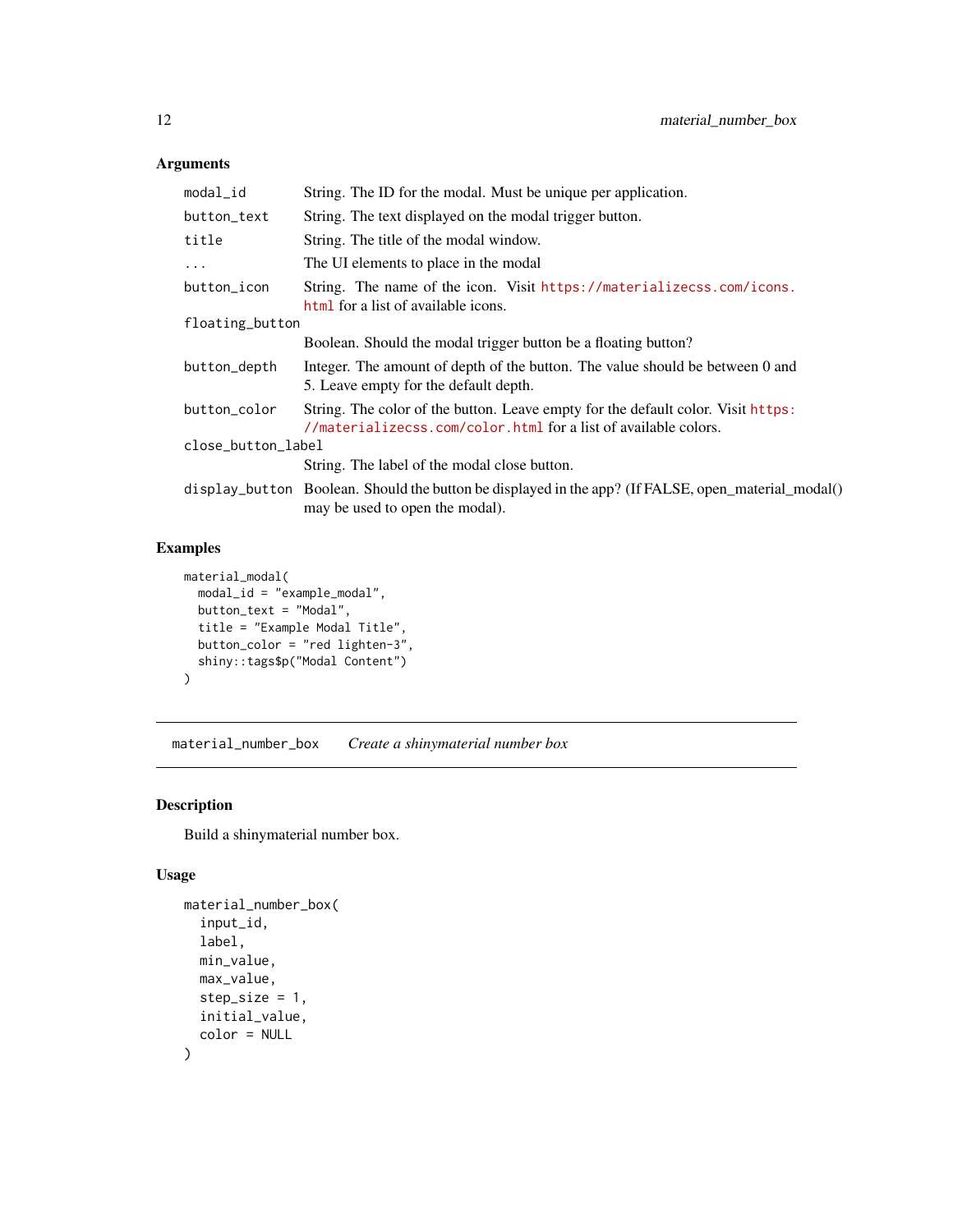### <span id="page-12-0"></span>material\_page 13

### Arguments

| input_id      | String. The input identifier used to access the value.                                                                                                                                                                                                                                    |
|---------------|-------------------------------------------------------------------------------------------------------------------------------------------------------------------------------------------------------------------------------------------------------------------------------------------|
| label         | String. The number box label.                                                                                                                                                                                                                                                             |
| min_value     | Number. The minimum allowable value.                                                                                                                                                                                                                                                      |
| max_value     | Number. The maximum allowable value.                                                                                                                                                                                                                                                      |
| step_size     | Number. The step size of the arrow clicks.                                                                                                                                                                                                                                                |
| initial_value | Number. The initial value.                                                                                                                                                                                                                                                                |
| color         | String. The accent color of the number box. Leave empty for the default color.<br>Visit https://materializecss.com/color.html for a list of available colors.<br>This input requires using color hex codes, rather than the word form. $E.g.,$<br>"#ef5350", rather than "red lighten-1". |

#### See Also

[update\\_material\\_number\\_box](#page-29-1)

### Examples

```
material_number_box(
 input_id = "example_number_box",
 label = "number box",
 min_value = 5,
 max_value = 15,
 initial_value = 10,
 step_size = 2,
  color = "#ef5350"
)
```
material\_page *Create a shinymaterial page*

#### Description

Build a shinymaterial page.

```
material_page(
  ...,
  title = ",
 nav_bar_fixed = FALSE,
 nav_bar_color = NULL,
 background_color = "grey lighten-4",
  font_color = NULL,
  include_fonts = FALSE,
  include_nav_bar = TRUE,
```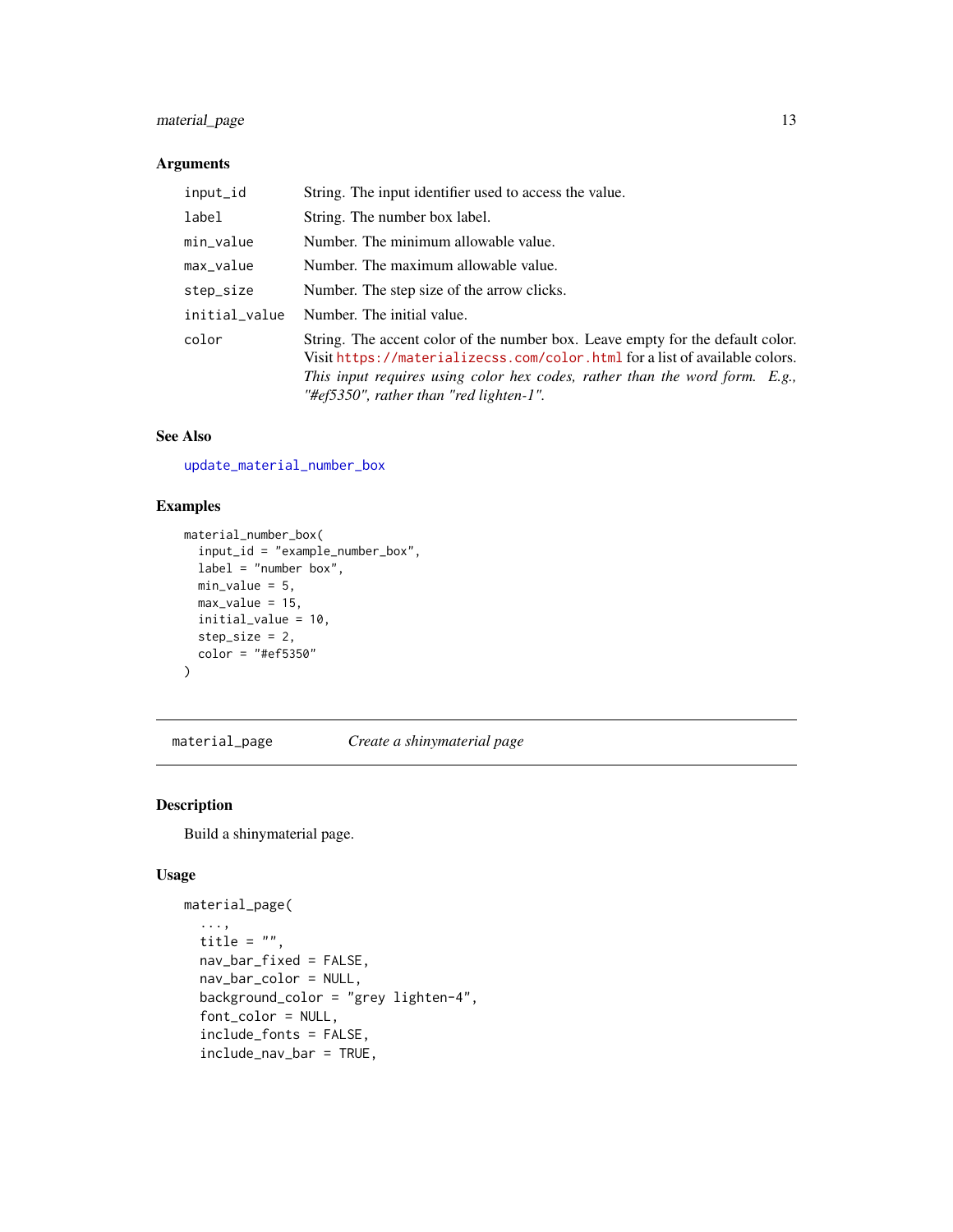```
include_icons = FALSE,
 materialize_in_www = FALSE,
 primary_theme_color = NULL,
 secondary_theme_color = NULL
\mathcal{E}
```

| $\cdots$              | The UI elements to place in the page.                                                                                                                                                                                                                                                     |  |
|-----------------------|-------------------------------------------------------------------------------------------------------------------------------------------------------------------------------------------------------------------------------------------------------------------------------------------|--|
| title                 | String. The title of the page.                                                                                                                                                                                                                                                            |  |
| nav_bar_fixed         | Boolean. Should the nav bar remain fixed on the screen?                                                                                                                                                                                                                                   |  |
| nav_bar_color         | Color of the nav bar. Leave blank for the default color. Visit https://materializecss.<br>com/color.html for a list of available colors.                                                                                                                                                  |  |
| background_color      |                                                                                                                                                                                                                                                                                           |  |
|                       | Page background color. Leave blank for the default color. Visit https://<br>materializecss.com/color.html for a list of available colors.                                                                                                                                                 |  |
| font_color            | String. The title font color. Leave blank for the default color. Visit https:<br>//materializecss.com/color.html for a list of available colors. Title color<br>requires using word forms of colors (e.g. "deep-purple"). Also, lighten or darken<br>effects do not work on title colors. |  |
| include_fonts         | Boolean. Should the material font files be included? (This will place the font<br>sources in a directory 'www', at the same location as the app code.)                                                                                                                                    |  |
| include_nav_bar       |                                                                                                                                                                                                                                                                                           |  |
|                       | Boolean. Should the material nav bar be included?                                                                                                                                                                                                                                         |  |
| include_icons         | Boolean. Should the material icon files be included? (This will place the font<br>sources in a directory 'www', at the same location as the app code.)                                                                                                                                    |  |
| materialize_in_www    |                                                                                                                                                                                                                                                                                           |  |
|                       | Boolean. Should the app look for the materialize library in the 'www' folder?<br>E.g. www/css/materialize.min.css & www/js/materialize.min.js (Default to FALSE<br>- which will look in the package library folder)                                                                       |  |
| primary_theme_color   |                                                                                                                                                                                                                                                                                           |  |
|                       | Primary theme color (use hex code, e.g. '#e57373'). Visit https://materializecss.<br>com/color.html for a list of material hex codes.                                                                                                                                                     |  |
| secondary_theme_color |                                                                                                                                                                                                                                                                                           |  |
|                       | Secondary theme color (use hex code, e.g. '#26a69a'). Visit https://materializecss.<br>com/color.html for a list of material hex codes.                                                                                                                                                   |  |
|                       |                                                                                                                                                                                                                                                                                           |  |

```
material_page(
  title = "Example Title",
 nav_bar_fixed = TRUE,
 nav_bar_color = "red lighten-2",
  background_color = "blue lighten-4",
  shiny::tags$h1("Page Content")
\mathcal{L}
```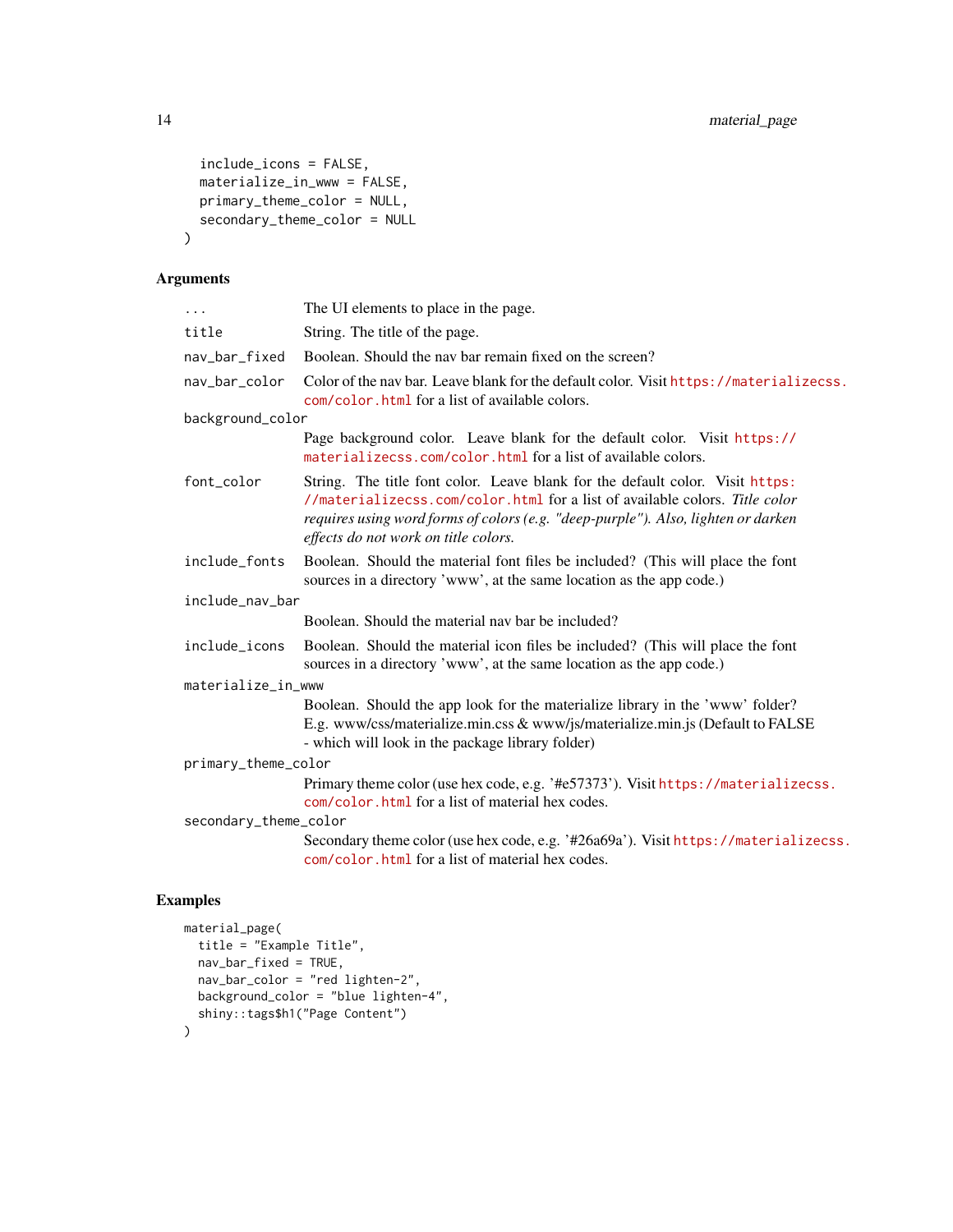<span id="page-14-0"></span>material\_parallax *Create a parallax image*

### Description

Use this function to create a parallax effect in your application.

### Usage

```
material_parallax(image_source)
```
### Arguments

image\_source String. The image file name. Place the image in a folder labeled 'www' at the same level as the application (server.R & ui.R).

#### Examples

```
material_parallax(
   image_source = "example_image.jpg"
\overline{\phantom{a}}
```
<span id="page-14-1"></span>material\_password\_box *Create a shinymaterial password box*

### Description

Build a shinymaterial password box.

#### Usage

```
material_password_box(input_id, label, color = NULL)
```
### Arguments

| input_id | String. The input identifier used to access the value.                                                                                                                                                                                                                                    |
|----------|-------------------------------------------------------------------------------------------------------------------------------------------------------------------------------------------------------------------------------------------------------------------------------------------|
| label    | String. The password box label.                                                                                                                                                                                                                                                           |
| color    | String. The accent color of the password box. Leave empty for the default<br>color. Visit https://materializecss.com/color.html for a list of available<br>colors. This input requires using color hex codes, rather than the word form.<br>E.g., "#ef5350", rather than "red lighten-1". |

### See Also

[update\\_material\\_password\\_box](#page-30-1)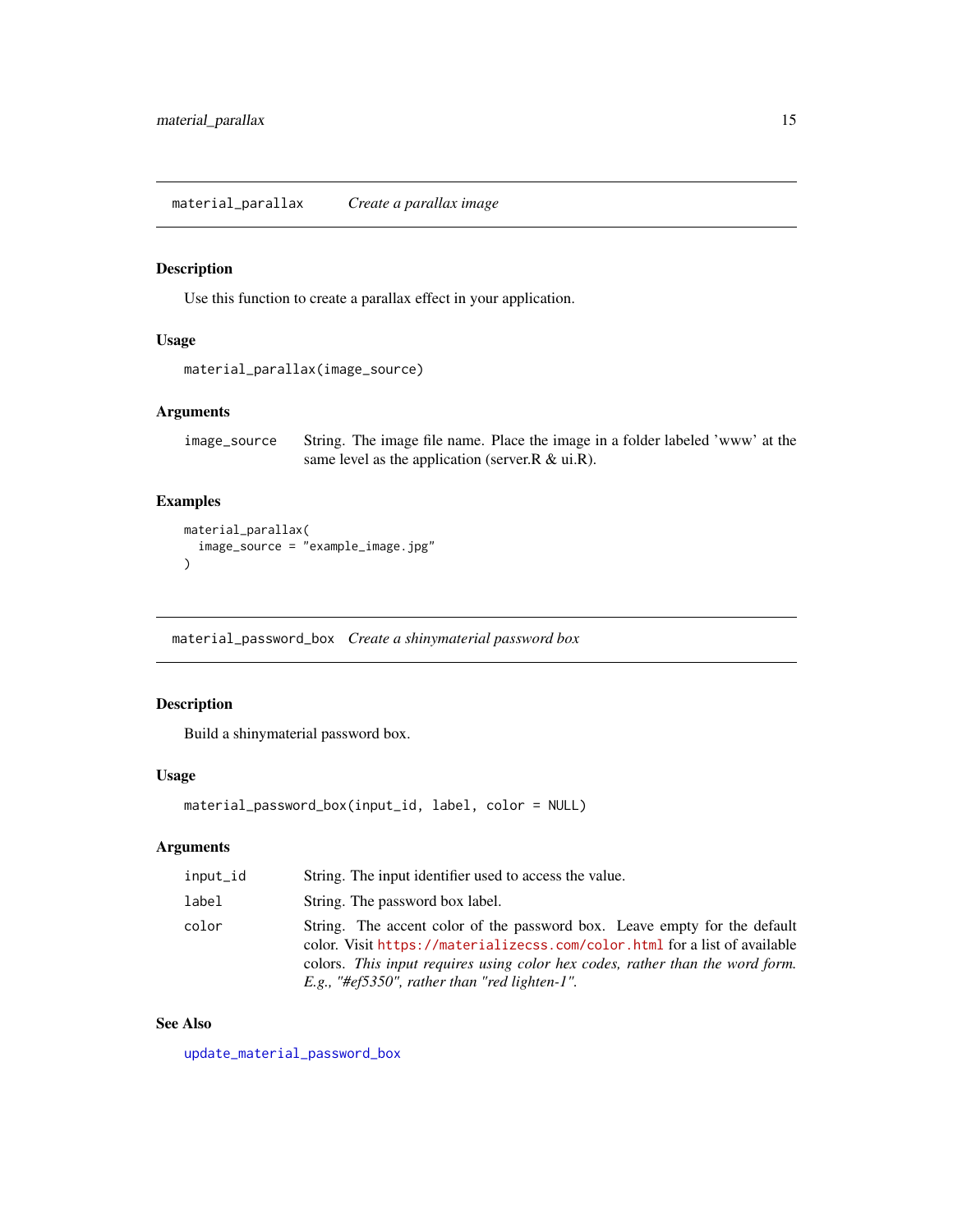### Examples

```
material_password_box(
  input_id = "example_password_box",
  label = "password box",
  color = "#ef5350"
\mathcal{L}
```
<span id="page-15-1"></span>material\_radio\_button *Create a shinymaterial radio button*

### Description

Build a shinymaterial radio button.

### Usage

```
material_radio_button(
  input_id,
 label,
 choices,
  selected = NULL,
 color = NULL,
 with_gap = FALSE
)
```
### Arguments

| input_id | String. The input identifier used to access the value.                                                                                                                                                                                                                              |
|----------|-------------------------------------------------------------------------------------------------------------------------------------------------------------------------------------------------------------------------------------------------------------------------------------|
| label    | String. The radio button label.                                                                                                                                                                                                                                                     |
| choices  | Named vector. The option names and underyling values.                                                                                                                                                                                                                               |
| selected | The initially selected value (if not specified then defaults to the first value).                                                                                                                                                                                                   |
| color    | String. The color of the radio buttons. Leave empty for the default color. Visit<br>https://materializecss.com/color.html for a list of available colors. This<br>input requires using color hex codes, rather than the word form. E.g., "#ef5350",<br>rather than "red lighten-1". |
| with_gap | Boolean. To create a radio button with a gap.                                                                                                                                                                                                                                       |
|          |                                                                                                                                                                                                                                                                                     |

### See Also

[update\\_material\\_radio\\_button](#page-30-2)

<span id="page-15-0"></span>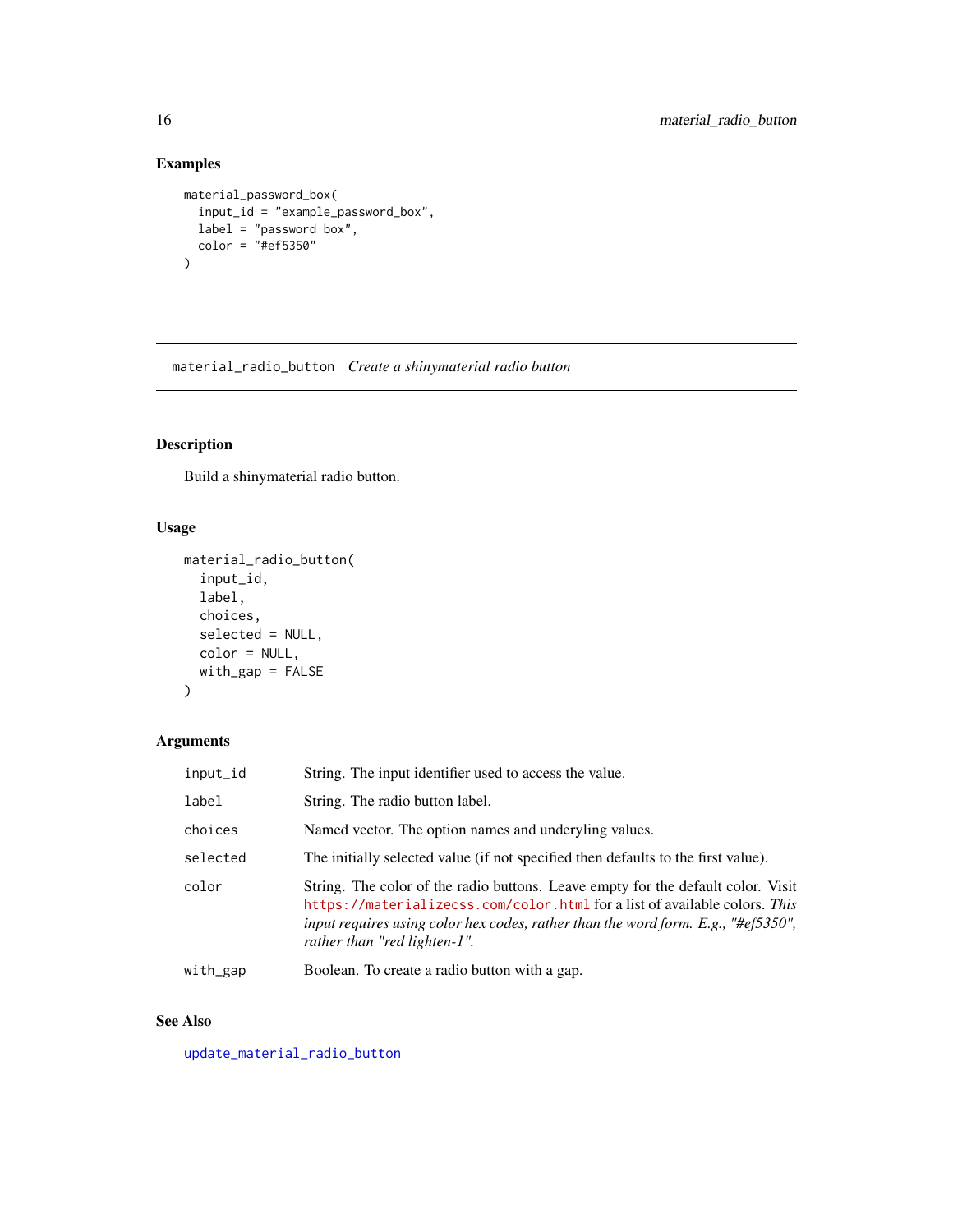### <span id="page-16-0"></span>material\_row 17

#### Examples

```
material_radio_button(
  input_id = "example_radio_button",
  label = "Radio Button",
  choices = c("Cake" = "c",
   "Pie" = "p","Brownie" = "b"
  ),
  color = "#ef5350"
)
```
material\_row *Create a row to organize UI content*

#### Description

UI content can be placed in a row to organize items on a page.

### Usage

material\_row(...)

#### Arguments

... The UI elements to place in the row.

### Examples

```
material_row(
  shiny::tags$h1("Row Content")
)
```
material\_side\_nav *Create a side-nav that contains UI content*

#### Description

UI content can be placed in side-nav.

```
material_side_nav(
  ...,
  fixed = FALSE,image_source = NULL,
  background_color = NULL
\mathcal{E}
```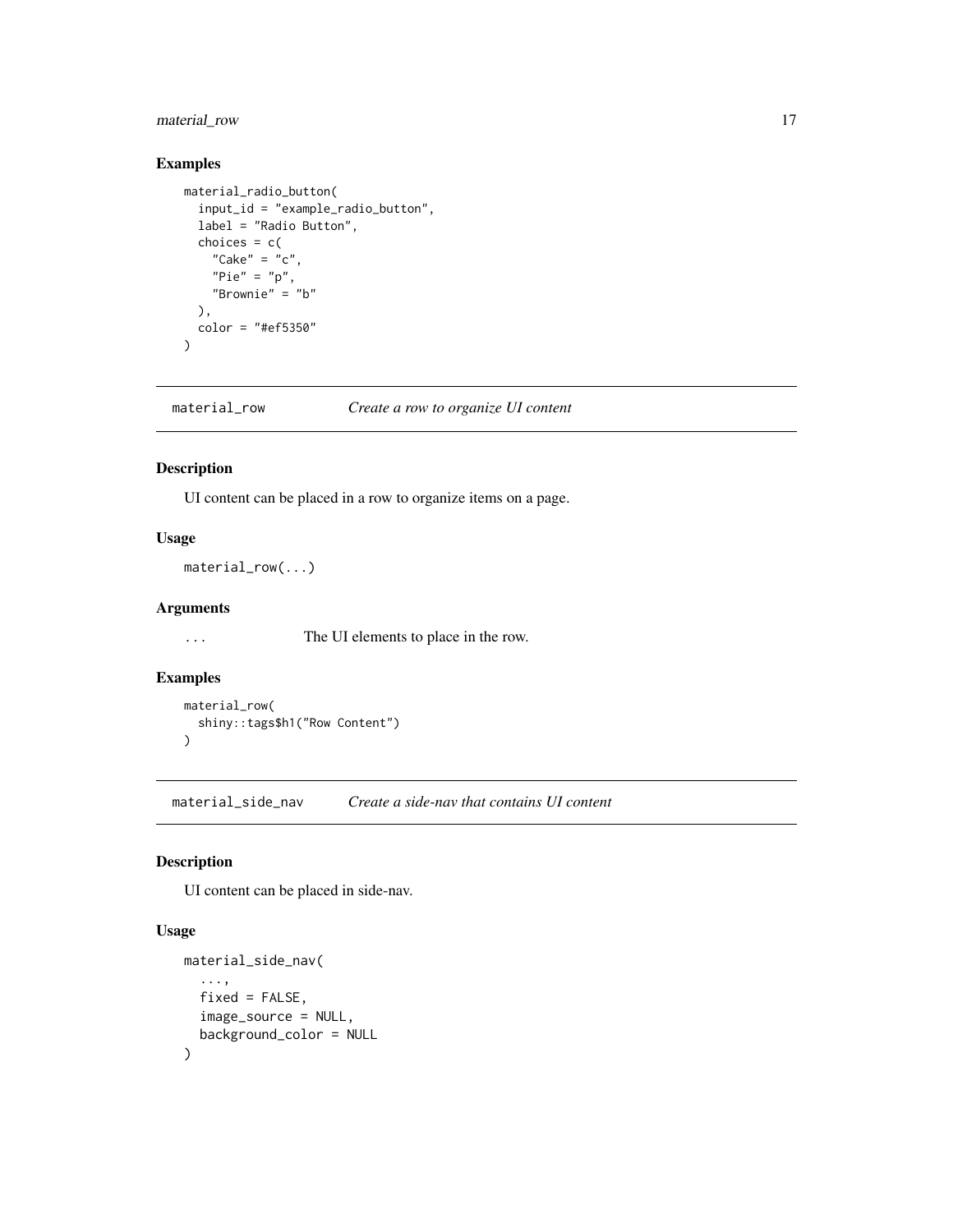<span id="page-17-0"></span>

| $\cdots$         | The UI elements to place in the side-nay.                                                                                                                 |  |
|------------------|-----------------------------------------------------------------------------------------------------------------------------------------------------------|--|
| fixed            | Boolean. Set to TRUE to keep side-nav open on large screens.                                                                                              |  |
| image_source     | String. The background image file name. Place the image in a folder labeled<br>'www' at the same level as the application (server. $R \& \text{ui.} R$ ). |  |
| background_color |                                                                                                                                                           |  |
|                  | Side-nav background color. Leave blank for the default color. Visit https:<br>//materializecss.com/color.html for a list of available colors.             |  |

### Examples

```
material_side_nav(
  fixed = FALSE,image_source = "example_image.jpg",
  background_color = "blue lighten-4",
  shiny::tags$h1("Side-Nav Content")
\mathcal{L}
```
<span id="page-17-1"></span>material\_side\_nav\_tabs

*Place UI content within a side-nav tab*

### Description

Use this function to create side-nav tabs in your application.

### Usage

```
material_side_nav_tabs(
  side_nav_tabs,
  icons = NULL,
 color = NULL,
  font_color = NULL
)
```
### Arguments

| side_nav_tabs | Named vector. The side-nav tab display names and corresponding side-nav tab<br>ids.                                                                                                                                                                          |
|---------------|--------------------------------------------------------------------------------------------------------------------------------------------------------------------------------------------------------------------------------------------------------------|
| icons         | String vector. The names of the icons. Leave blank for no icons, or use "none".<br>The length of the vector must match the length of side nav tabs. Visit https:<br>//materializecss.com/icons.html for a list of available icons.                           |
| color         | String. The accent color of the side-nav tab wave animation. Leave blank for<br>the default color. Visit https://materializecss.com/waves.html for a list<br>of available colors. Side-nav tab color requires using word forms of colors (e.g.<br>"purple"). |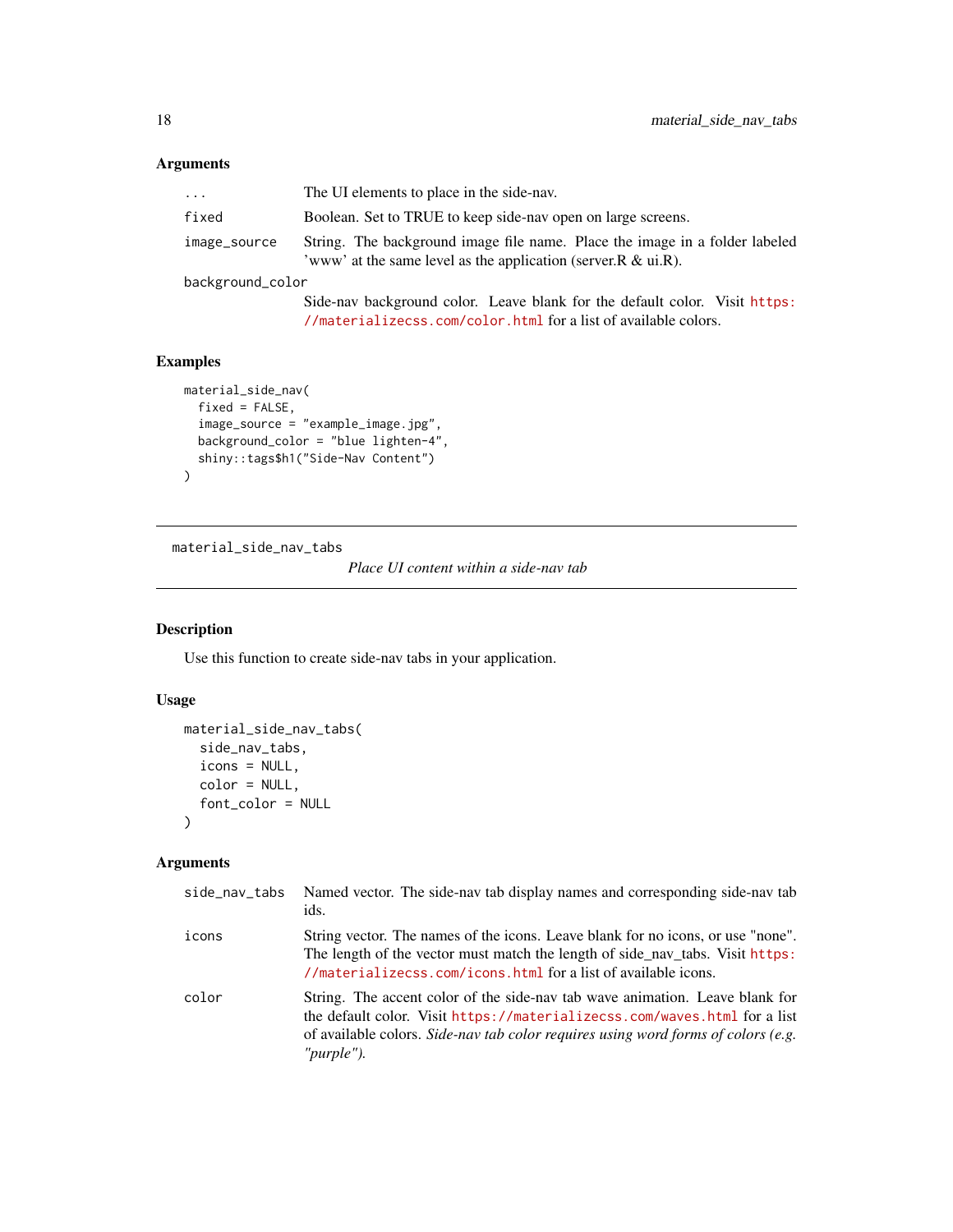```
font_color String. The side-nav tabs font color. Leave blank for the default color. Visit
                  https://materializecss.com/color.html for a list of available colors. Side-
                  nav tab color requires using word forms of colors (e.g. "deep-purple"). Also,
                  lighten or darken effects do not work on side-nav tab colors.
```
#### See Also

[material\\_side\\_nav\\_tab\\_content](#page-18-1)

#### Examples

```
material_side_nav_tabs(
  side_nav_tabs = c(
    "Example Side-Nav Tab 1" = "example_side_nav_tab_1",
    "Example Side-Nav Tab 2" = "example_side_nav_tab_2"
 ),
  icons = c("cloud", "none"),
  color = "teal"
)
```
<span id="page-18-1"></span>material\_side\_nav\_tab\_content

*Place UI content within a side-nav tab*

#### Description

Use this function to place UI content within a specific side-nav tab.

#### Usage

```
material_side_nav_tab_content(side_nav_tab_id, ...)
```
### Arguments

side\_nav\_tab\_id String. The side-nav tab id in which to place the UI content. ... The UI elements to place in the side-nav tab.

#### See Also

[material\\_side\\_nav\\_tabs](#page-17-1)

```
material_side_nav_tab_content(
  side_nav_tab_id = "example_side_nav_tab_1",
  shiny::tags$h1("Side-Nav Tab Content")
)
```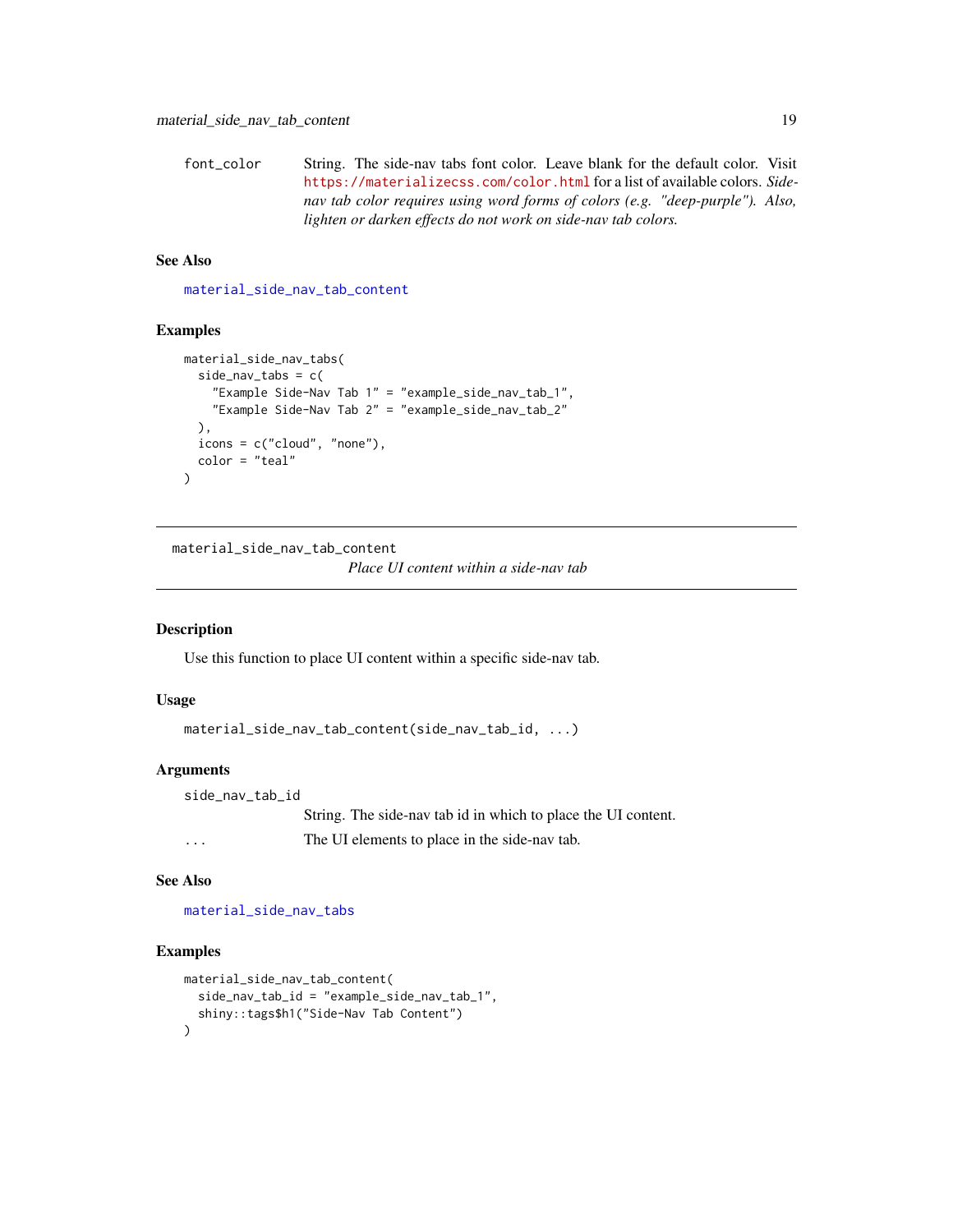<span id="page-19-1"></span><span id="page-19-0"></span>material\_slider *Create a shinymaterial slider*

#### Description

Build a shinymaterial slider.

### Usage

```
material_slider(
  input_id,
  label,
 min_value,
 max_value,
 step_size = 1,
  initial_value,
  color = NULL
)
```
### Arguments

| input_id      | String. The input identifier used to access the value.                                                                                                                                                                                                                   |
|---------------|--------------------------------------------------------------------------------------------------------------------------------------------------------------------------------------------------------------------------------------------------------------------------|
| label         | String. The slider label.                                                                                                                                                                                                                                                |
| min_value     | Number. The minimum value on the slider.                                                                                                                                                                                                                                 |
| max_value     | Number. The maximum value on the slider.                                                                                                                                                                                                                                 |
| step_size     | Number. The size of step in the slider.                                                                                                                                                                                                                                  |
| initial_value | Number. The initial value of the slider.                                                                                                                                                                                                                                 |
| color         | String. The slider color. Leave empty for the default color. Visit https:<br>//materializecss.com/color.html for a list of available colors. This in-<br>put requires using color hex codes, rather than the word form. E.g., "#ef5350",<br>rather than "red lighten-1". |

#### See Also

[update\\_material\\_slider](#page-31-1)

```
material_slider(
 input_id = "example_slider",
 label = "slider",
 min_value = 5,max_value = 15,
 initial_value = 10,
  step_size = 3,
  color = "#ef5350"
\mathcal{L}
```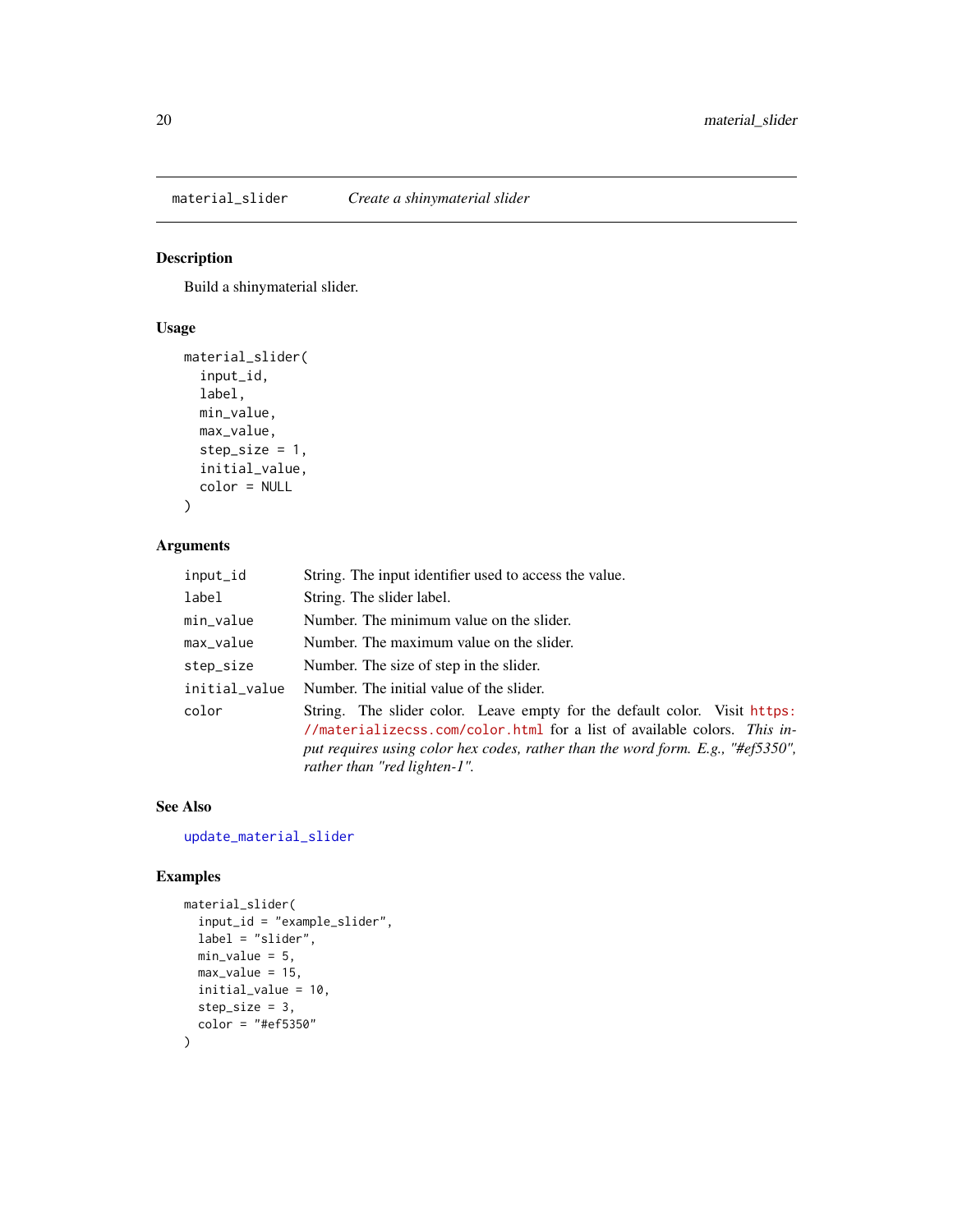<span id="page-20-0"></span>material\_spinner\_show *Create a material preloader (spinner)*

### Description

Display a preloader (spinner) while server is busy.

#### Usage

```
material_spinner_show(session, output_id)
```
### Arguments

| session   | The session object passed to function given to shiny Server.   |
|-----------|----------------------------------------------------------------|
| output_id | The output id for which the spinner will be a placeholder for. |

```
if(interactive()){
 library(shiny)
 library(shinymaterial)
 ui <- material_page(
   title = "Spinner Example",
   numericInput(inputId = "n", label = "", value = 10),
   plotOutput("n_plot")
\mathcal{L}server <- function(input, output, session) {
   output$n_plot <- renderPlot({
      #--- Show the spinner ---#
     material_spinner_show(session, "n_plot")
      #--- Simulate calculation step ---#
      Sys.sleep(time = 5)
      #--- Hide the spinner ---#
      material_spinner_hide(session, "n_plot")
      plot(1:input$n)
   })
 }
 shinyApp(ui = ui, server = server)
}
```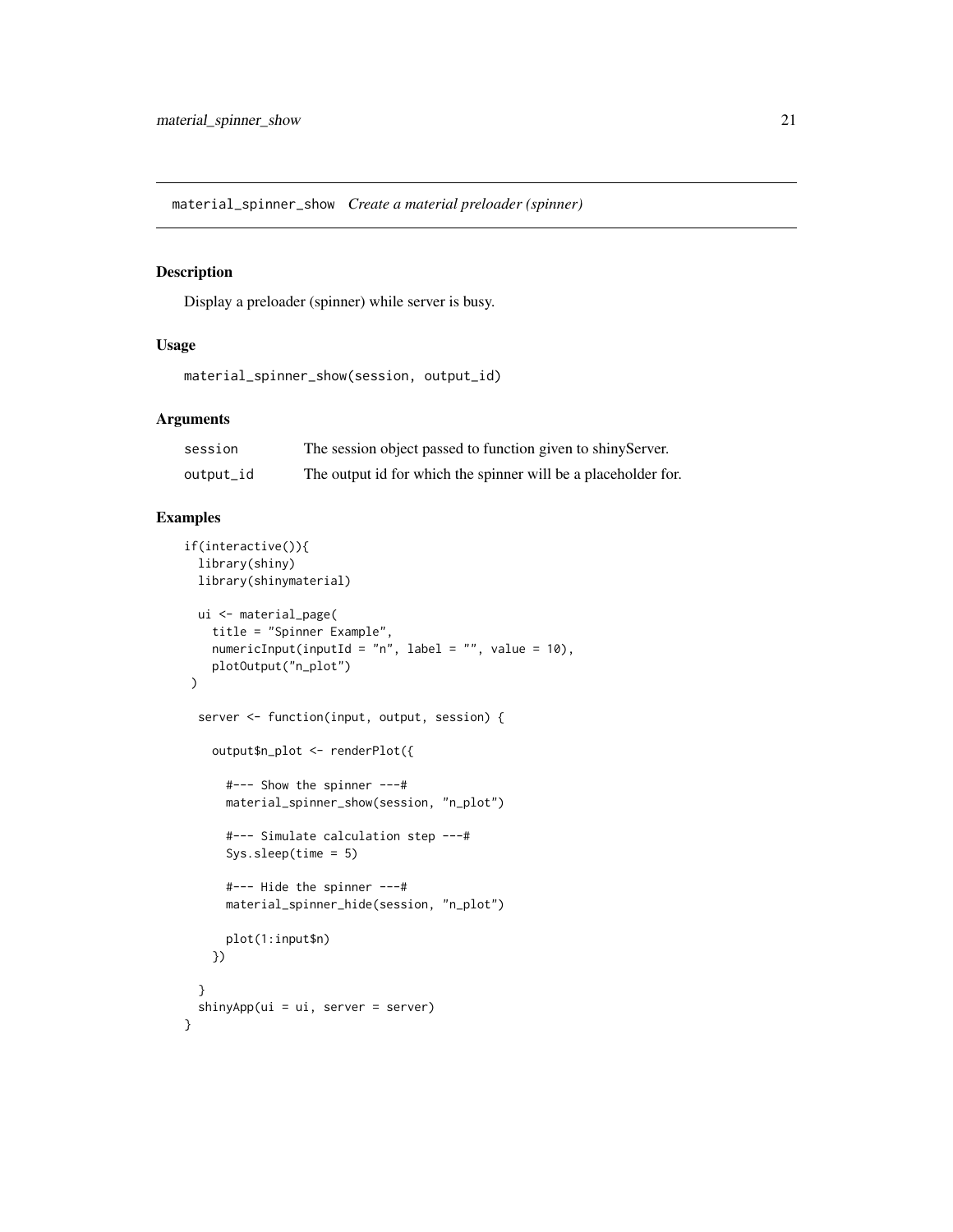## <span id="page-21-1"></span><span id="page-21-0"></span>Description

Build a shinymaterial switch. The value is a boolean (TRUE if 'on', FALSE if 'off').

### Usage

```
material_switch(
  input_id,
 off\_label = "",
 on_label = ",
  initial_value = FALSE,
 color = NULL
)
```
#### Arguments

| input_id      | String. The input identifier used to access the value.                                                                                                                                                                                                                        |
|---------------|-------------------------------------------------------------------------------------------------------------------------------------------------------------------------------------------------------------------------------------------------------------------------------|
| off_label     | String. The label for the 'off' position of the switch.                                                                                                                                                                                                                       |
| on_label      | String. The label for the 'on' position of the switch.                                                                                                                                                                                                                        |
| initial_value | Boolean. Is the switch initially on?                                                                                                                                                                                                                                          |
| color         | String. The color of the switch. Leave empty for the default color. Visit https:<br>//materializecss.com/color.html for a list of available colors. This input<br>requires using color hex codes, rather than the word form. E.g., "#ef5350",<br>rather than "red lighten-1". |

### See Also

[update\\_material\\_switch](#page-32-1)

```
material_switch(
  input_id = "example_switch",
  off_label = "Off",
 on \_label = "On",initial_value = TRUE,
  color = "#ef5350"
)
```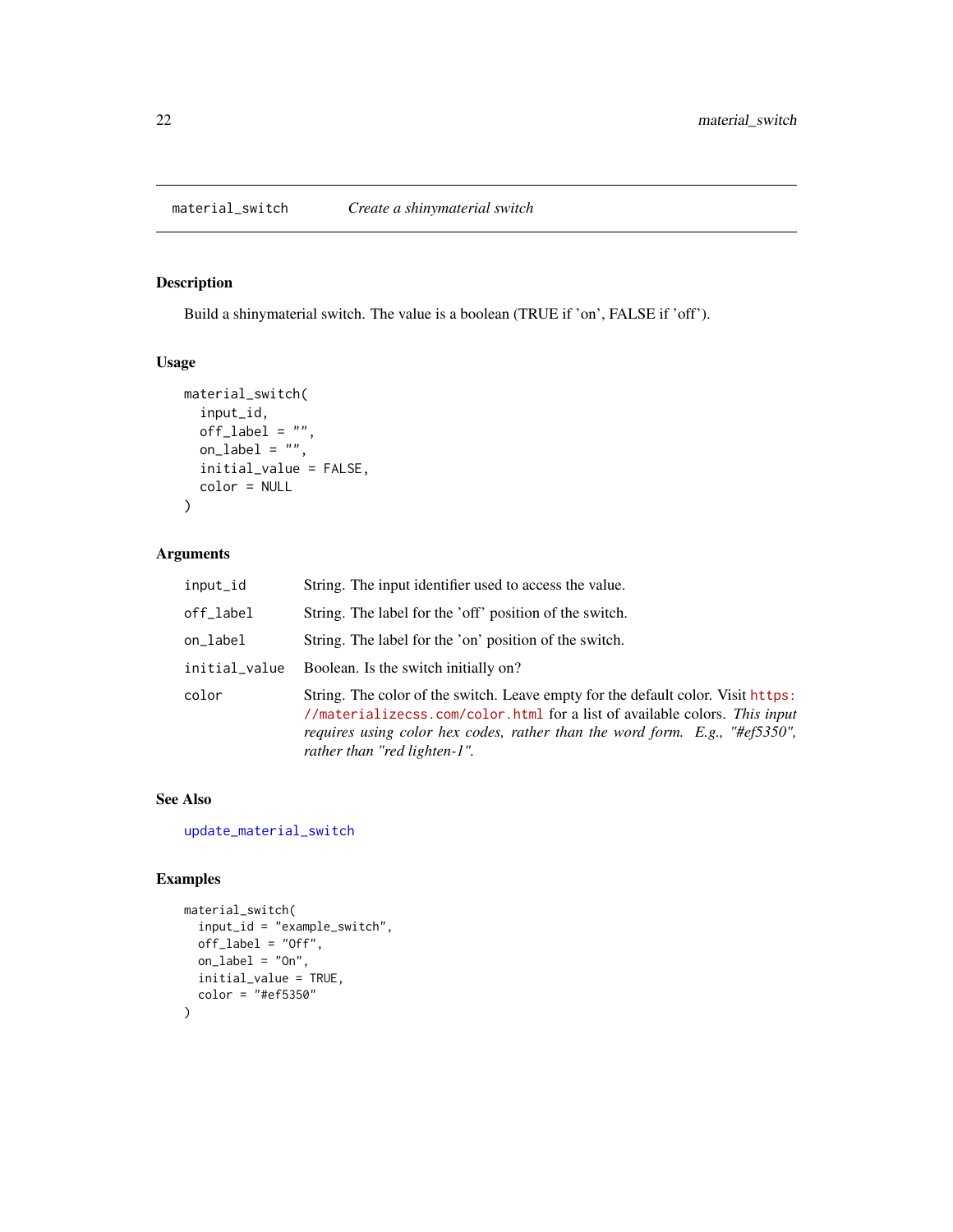<span id="page-22-2"></span><span id="page-22-0"></span>

#### Description

Use this function to create tabs in your application.

### Usage

```
material_tabs(tabs, color = NULL)
```
### Arguments

| tabs  | Named vector. The tab display names and corresponding tab ids.                   |
|-------|----------------------------------------------------------------------------------|
| color | String. The accent color of the tabs. Leave blank for the default color. Must be |
|       | valid css color.                                                                 |

### See Also

[material\\_tab\\_content](#page-22-1)

### Examples

```
material_tabs(
  tabs = c("Example Tab 1" = "example_tab_1",
    "Example Tab 2" = "example_tab_2"
  ),
  color = "purple"
)
```
<span id="page-22-1"></span>material\_tab\_content *Place UI content within a tab*

### Description

Use this function to place UI content within a specific tab.

### Usage

```
material_tab_content(tab_id, ...)
```
### Arguments

| tab id   | String. The tab id in which to place the UI content. |
|----------|------------------------------------------------------|
| $\cdots$ | The UI elements to place in the tab.                 |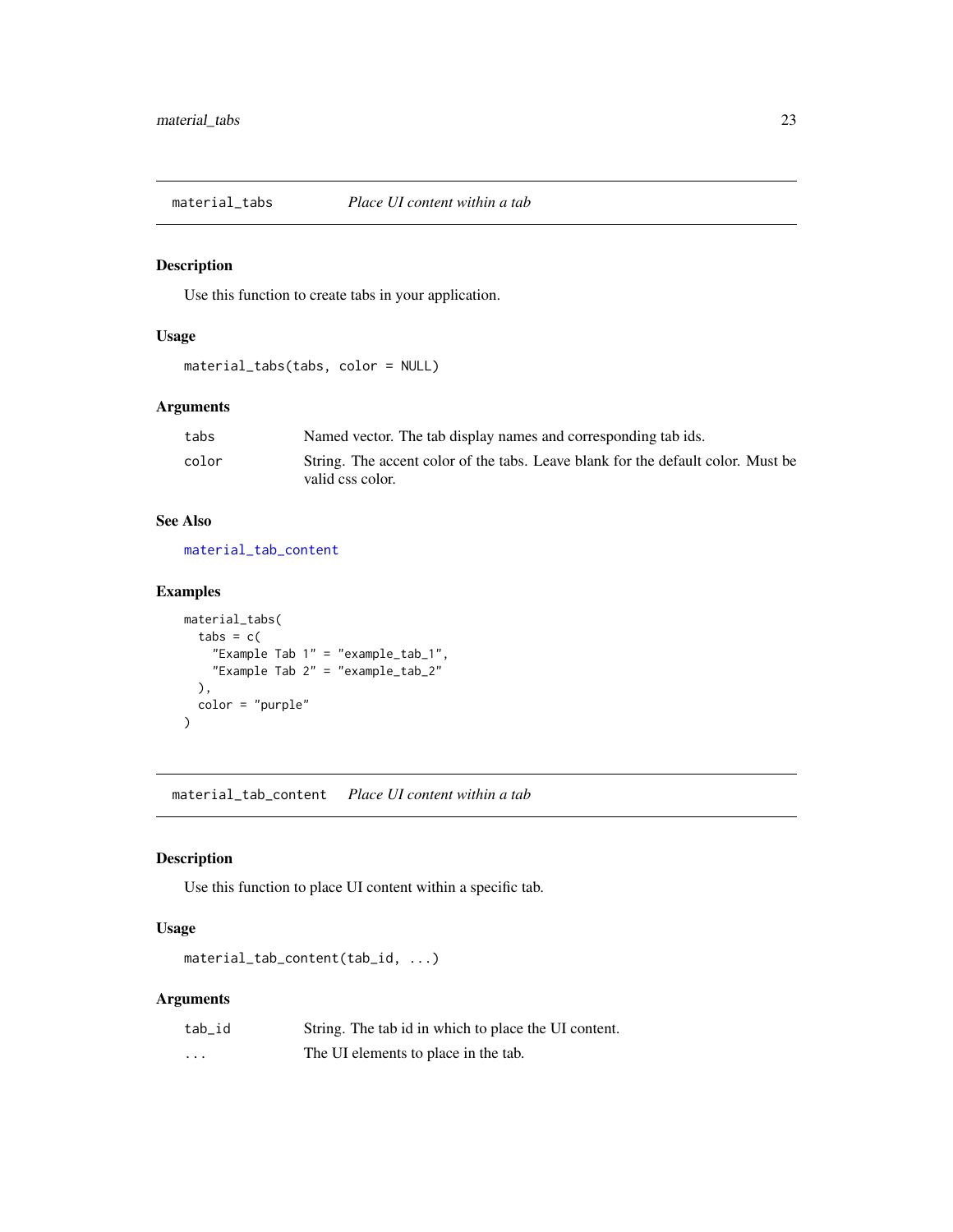### See Also

[material\\_tabs](#page-22-2)

### Examples

```
material_tab_content(
  tab_id = "example_tab_1",
  shiny::tags$h1("Tab Content")
)
```
<span id="page-23-1"></span>material\_text\_box *Create a shinymaterial text box*

### Description

Build a shinymaterial text box.

#### Usage

```
material_text_box(input_id, label, value = "", color = NULL, icon = NULL)
```
### Arguments

| input_id | String. The input identifier used to access the value.                                                                                                                                                                                                                                |
|----------|---------------------------------------------------------------------------------------------------------------------------------------------------------------------------------------------------------------------------------------------------------------------------------------|
| label    | String. The text box label.                                                                                                                                                                                                                                                           |
| value    | String. Initial value.                                                                                                                                                                                                                                                                |
| color    | String. The accent color of the text box. Leave empty for the default color. Visit<br>https://materializecss.com/color.html for a list of available colors. This<br>input requires using color hex codes, rather than the word form. E.g., "#ef5350",<br>rather than "red lighten-1". |
| icon     | String. The name of the icon. Leave empty for no icon. Visit https://<br>materializecss.com/icons.html for a list of available icons.                                                                                                                                                 |

#### See Also

[update\\_material\\_text\\_box](#page-33-1)

```
material_text_box(
  input_id = "example_text_box",
  label = "text box",
  icon = "search",
  color = "#ef5350"
\overline{\phantom{a}}
```
<span id="page-23-0"></span>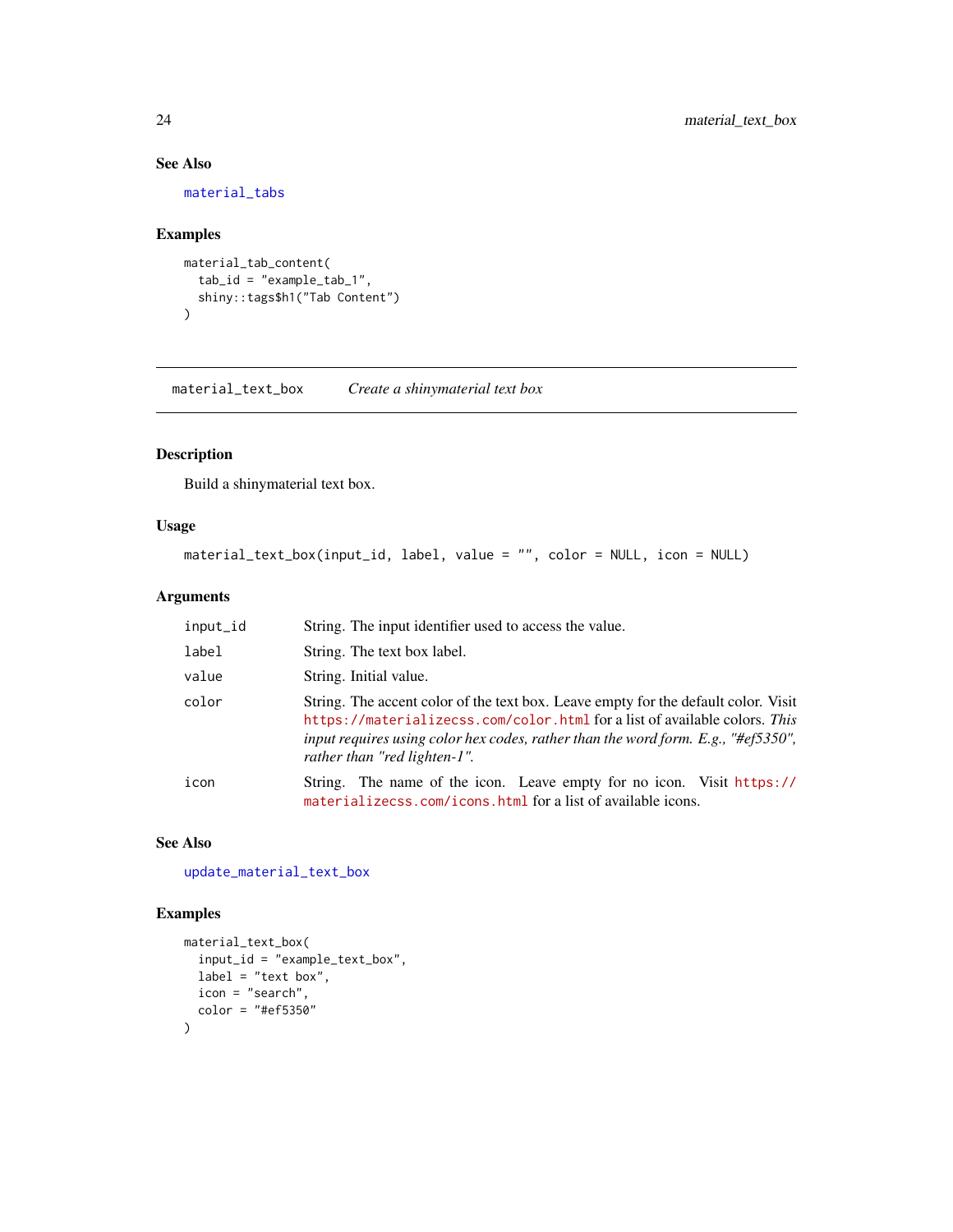<span id="page-24-1"></span><span id="page-24-0"></span>open\_material\_modal *Open a material modal programmatically.*

#### Description

Open a material modal programmatically (server side).

### Usage

```
open_material_modal(session, modal_id)
```
### Arguments

| session  | The session object passed to function given to shiny Server. |
|----------|--------------------------------------------------------------|
| modal_id | String. The ID of the modal to open.                         |

#### See Also

[close\\_material\\_modal](#page-1-1)

#### Examples

```
## Not run:
open_material_modal(session, "example_modal")
```
## End(Not run)

render\_material\_from\_server

*Render reactive UI shinymaterial elements*

### Description

This function is used within a shiny::renderUI(). The corresponding output is referenced using shiny::uiOutput().

### Usage

render\_material\_from\_server(material\_ui)

#### Arguments

material\_ui shinymaterial UI element(s)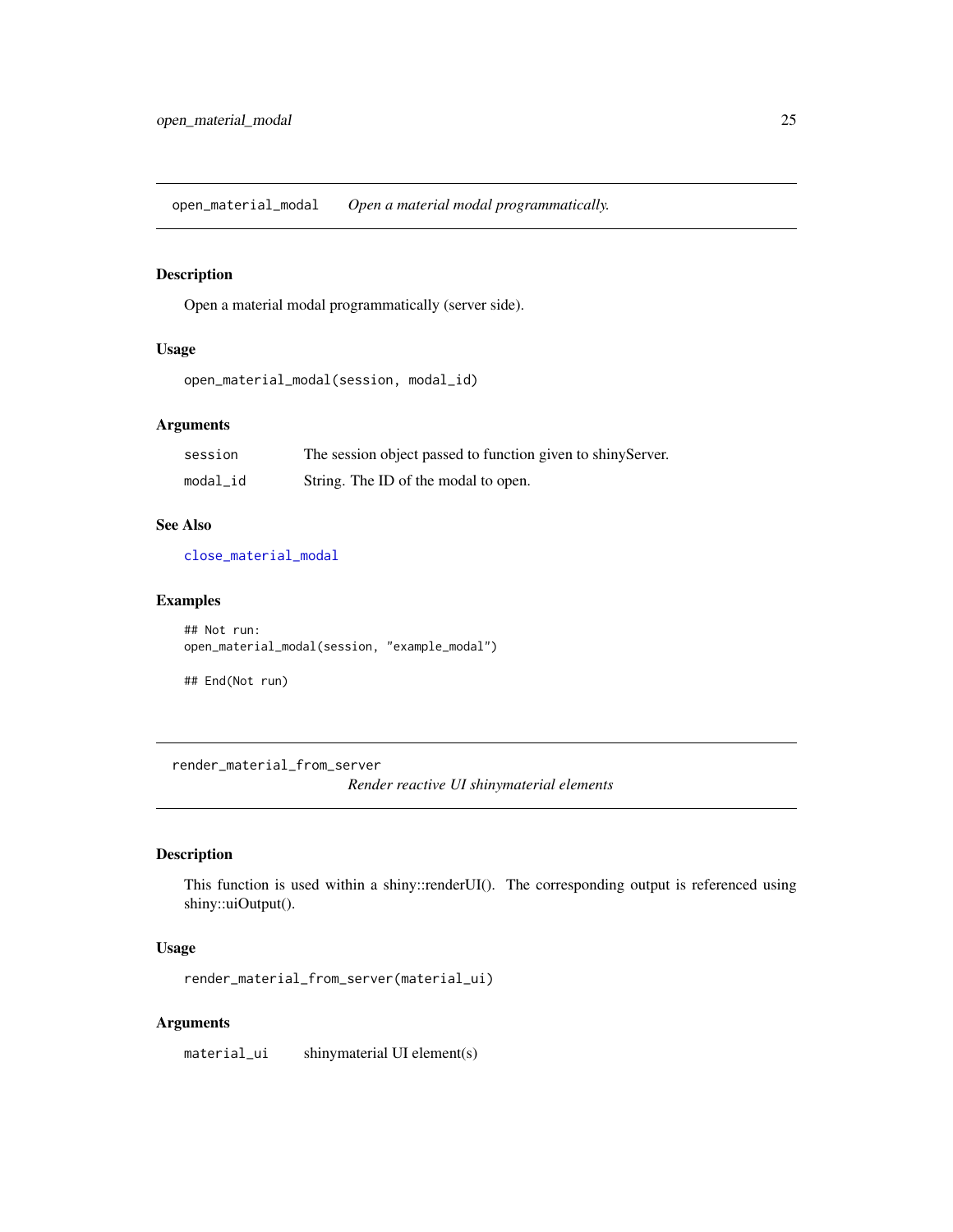#### Examples

```
## Only run examples in interactive R sessions
if (interactive()) {
ui <- material_page(
  uiOutput("renderedButton")
)
server <- function(input, output) {
  output$renderedButton <- renderUI({
  render_material_from_server(material_button("example_button", "Button"))
})
}
shinyApp(ui, server)
}
```
side\_nav\_tabs\_info *Query information about the side-nav tabs.*

### Description

Query information about the side-nav tabs (e.g. which tab is active).

#### Usage

```
side_nav_tabs_info(input = NULL)
```
### Arguments

input The input object in the shiny session.

### Examples

```
## Not run:
side_nav_tabs_info(input)
```
## End(Not run)

<span id="page-25-0"></span>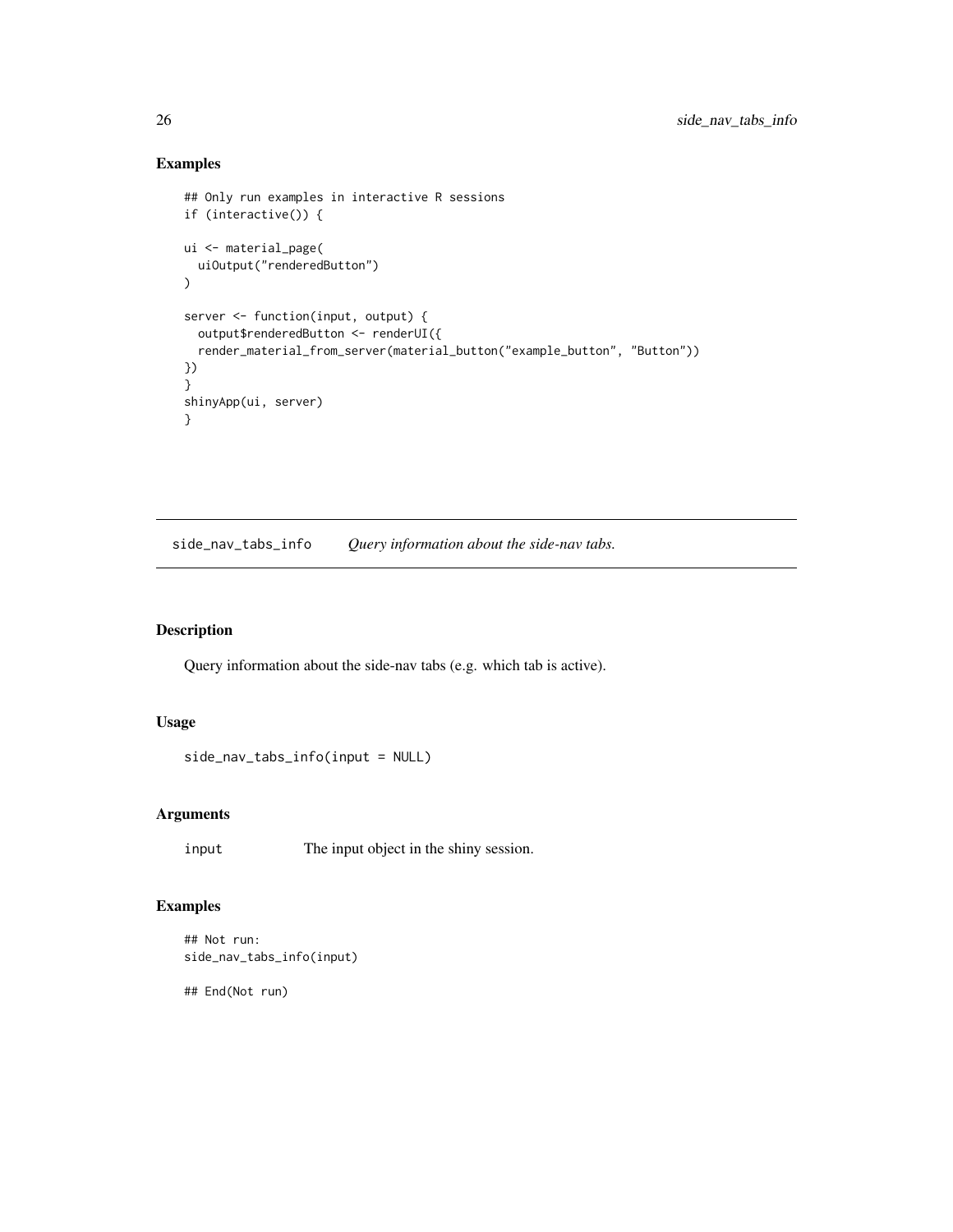<span id="page-26-1"></span><span id="page-26-0"></span>update\_material\_button

*Change the text, icon of a material\_button on the client. Allow to disable.*

### Description

Change the value text, icon of a material\_button on the client. Allow to disable the button and then enable.

### Usage

```
update_material_button(
  session,
  input_id,
  label = NULL,icon = NULL,
  disabled = NULL
)
```
#### Arguments

| session  | The session object passed to function given to shiny Server.                         |
|----------|--------------------------------------------------------------------------------------|
| input_id | The input id of the material button.                                                 |
| label    | The new label of the material button.                                                |
| icon     | The new icon of the material button. If not set, icon disappear.                     |
| disabled | NULL by default (do nothing), if TRUE the button is disable and if FALSE,<br>enable. |

#### See Also

[material\\_button](#page-2-1)

```
## Not run:
update_material_button(
  session,
  input_id = "example_button",
  value = "New Text",
  icon = "stop",
  disabled = FALSE
\overline{\phantom{a}}## End(Not run)
```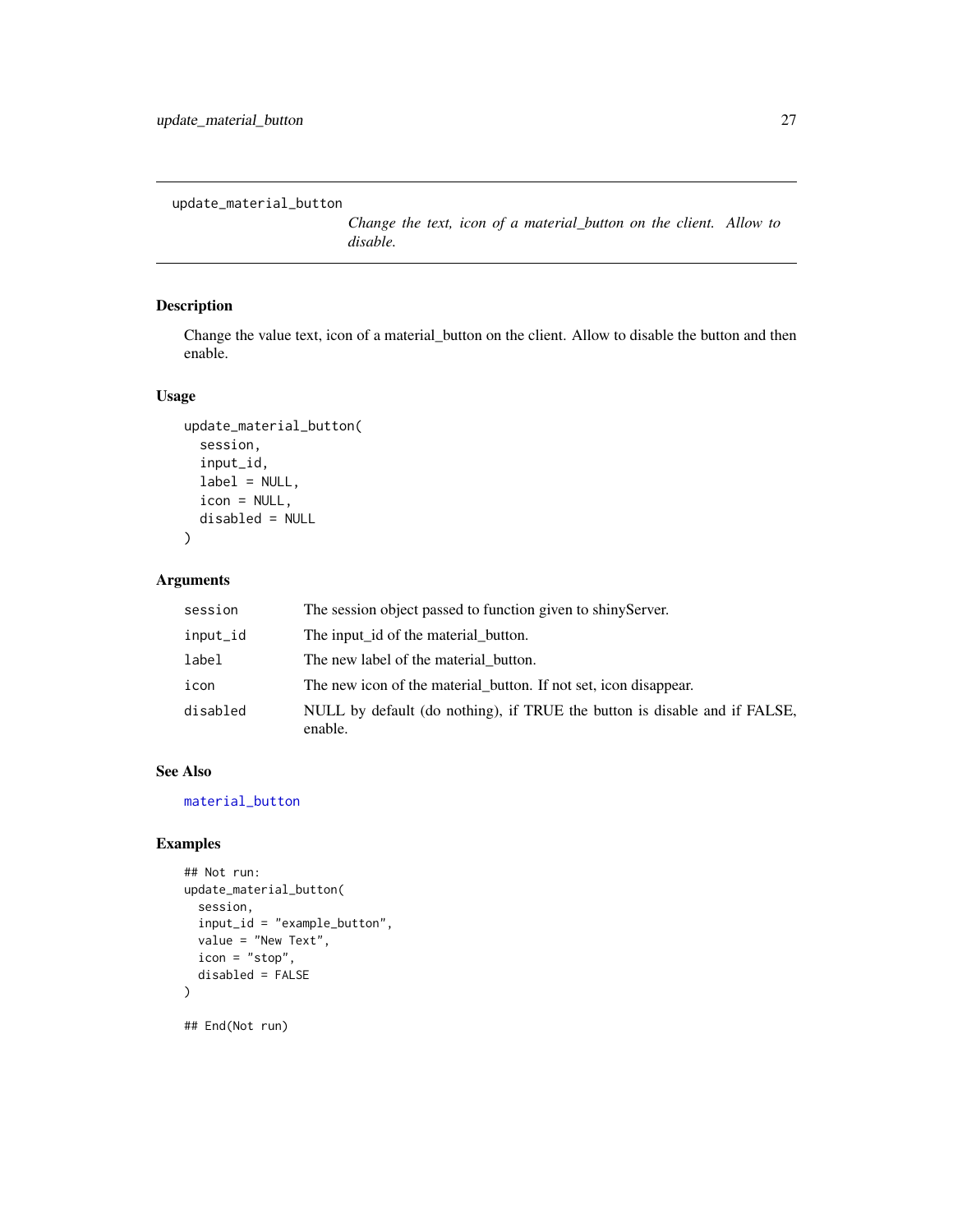```
update_material_checkbox
```
*Change the value of a material\_checkbox on the client*

### Description

Change the value of a material\_checkbox on the client.

#### Usage

```
update_material_checkbox(session, input_id, value = NULL)
```
### Arguments

| session  | The session object passed to function given to shiny Server. |
|----------|--------------------------------------------------------------|
| input_id | The input id of the material checkbox.                       |
| value    | Boolean. The value to set for the material checkbox.         |

#### See Also

[material\\_checkbox](#page-4-1)

#### Examples

```
## Not run:
update_material_checkbox(
  session,
  input_id = "example_checkbox",
  value = TRUE
)
## End(Not run)
```
<span id="page-27-2"></span>update\_material\_date\_picker

*Change the value of a material\_date\_picker on the client*

### Description

Change the value of a material\_date\_picker on the client.

```
update_material_date_picker(session, input_id, value = NULL)
```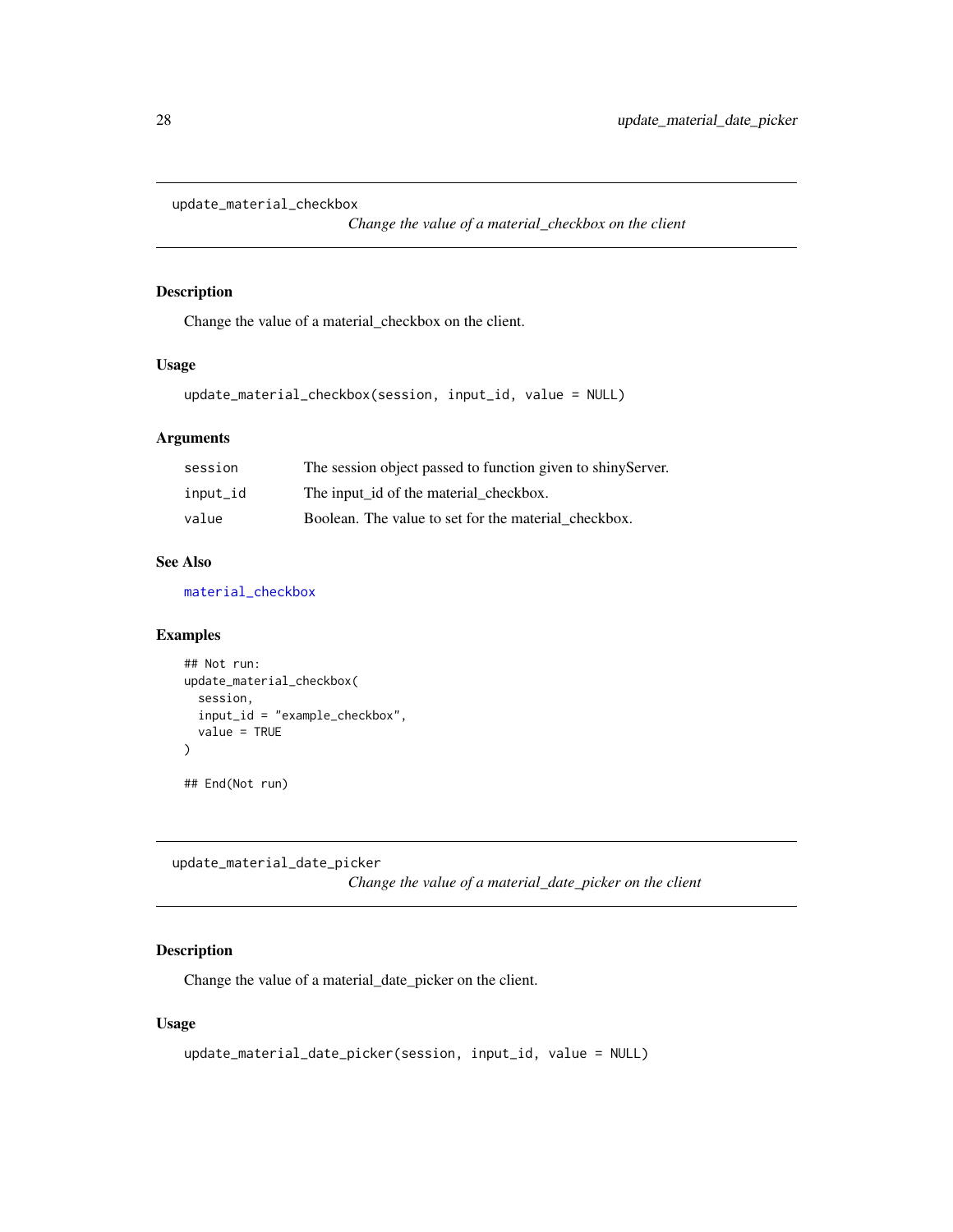<span id="page-28-0"></span>

| session  | The session object passed to function given to shiny Server.           |
|----------|------------------------------------------------------------------------|
| input_id | The input id of the material date picker.                              |
| value    | The value to set for the material_date_picker (format 'mmm dd, yyyy'). |

#### See Also

[material\\_date\\_picker](#page-5-1)

#### Examples

```
## Not run:
update_material_date_picker(
  session,
  input_id = "example_date_picker",
  value = "Apr 10, 2012"
\mathcal{L}## End(Not run)
```
<span id="page-28-1"></span>update\_material\_dropdown

*Change the value of a material\_dropdown on the client*

### Description

Change the value of a material\_dropdown on the client.

#### Usage

```
update_material_dropdown(session, input_id, value = NULL, choices = NULL)
```
### Arguments

| session  | The session object passed to function given to shiny Server. |
|----------|--------------------------------------------------------------|
| input_id | The input id of the material dropdown.                       |
| value    | The value to set for the material_dropdown.                  |
| choices  | The choices to set for the material_dropdown.                |

### See Also

[material\\_dropdown](#page-6-1)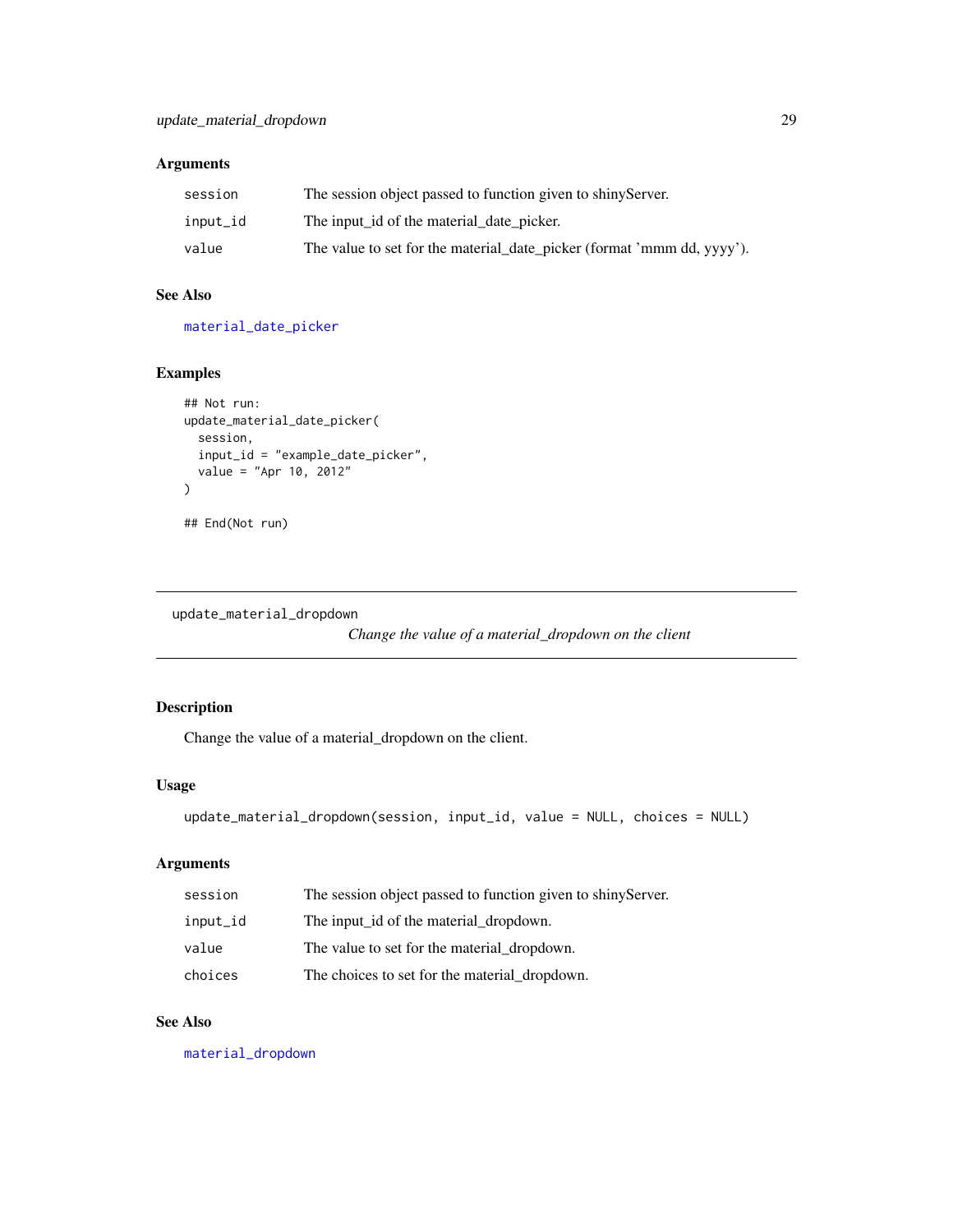### Examples

```
## Not run:
update_material_dropdown(
  session,
  input_id = "example_dropdown",
  value = "New Text"
)
## End(Not run)
```
<span id="page-29-1"></span>update\_material\_number\_box

*Change the value of a material\_number\_box on the client*

### Description

Change the value of a material\_number\_box on the client.

#### Usage

```
update_material_number_box(session, input_id, value = NULL)
```
### Arguments

| session  | The session object passed to function given to shiny Server. |
|----------|--------------------------------------------------------------|
| input_id | The input id of the material number box.                     |
| value    | The value to set for the material number box.                |

### See Also

[material\\_number\\_box](#page-11-1)

```
## Not run:
update_material_number_box(
  session,
  input_id = "example_number_box",
  value = 3
)
## End(Not run)
```
<span id="page-29-0"></span>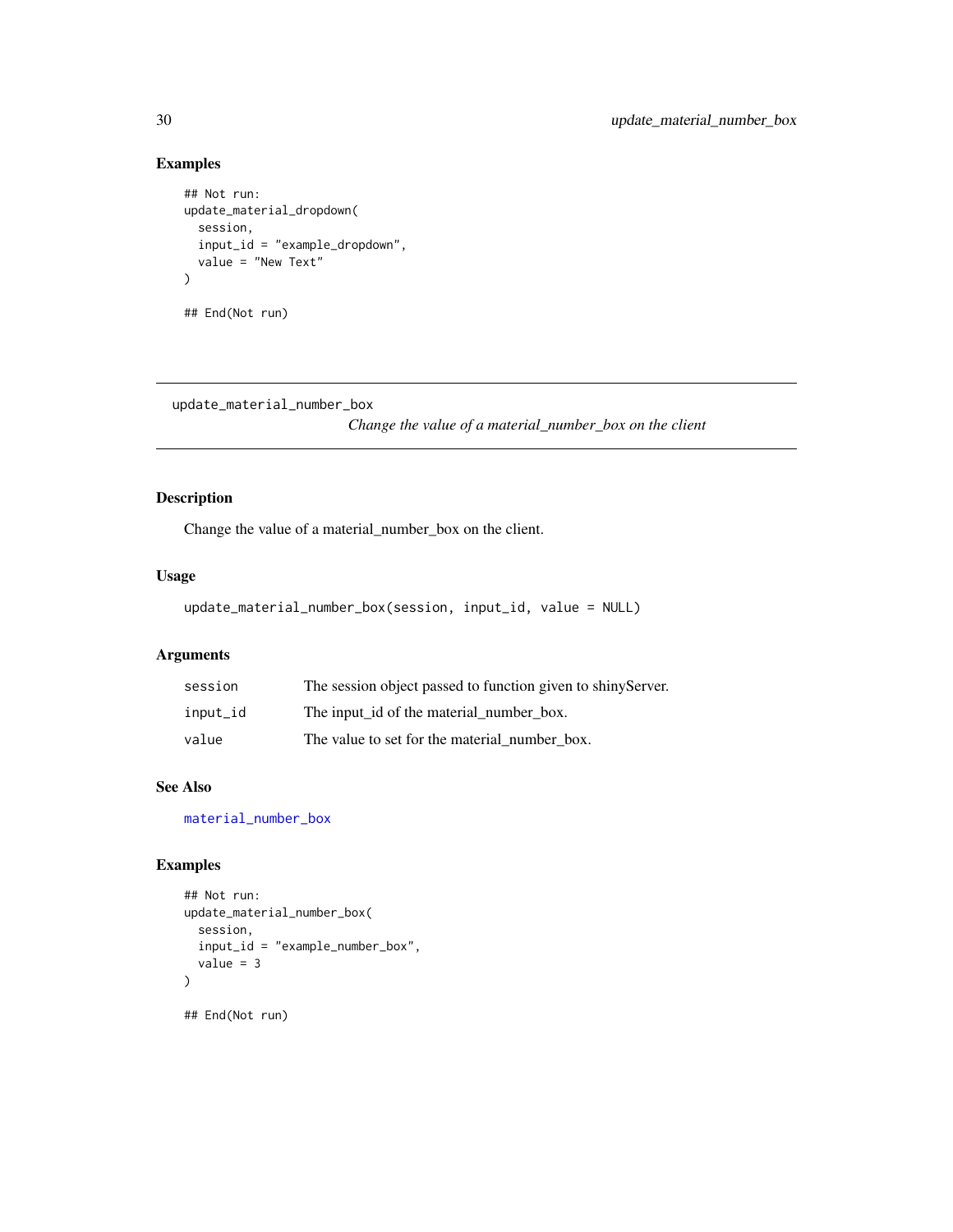<span id="page-30-1"></span><span id="page-30-0"></span>update\_material\_password\_box

*Change the value of a material\_password\_box on the client*

#### Description

Change the value of a material\_password\_box on the client.

#### Usage

```
update_material_password_box(session, input_id, value = NULL)
```
### Arguments

| session  | The session object passed to function given to shiny Server. |
|----------|--------------------------------------------------------------|
| input_id | The input_id of the material_password_box.                   |
| value    | The value to set for the material password box.              |

#### See Also

[material\\_password\\_box](#page-14-1)

#### Examples

```
## Not run:
update_material_password_box(
  session,
  input_id = "example_password_box",
  value = "New Password"
)
## End(Not run)
```
<span id="page-30-2"></span>update\_material\_radio\_button

*Change the value of a material\_radio\_button on the client*

### Description

Change the value of a material\_radio\_button on the client.

```
update_material_radio_button(session, input_id, value = NULL)
```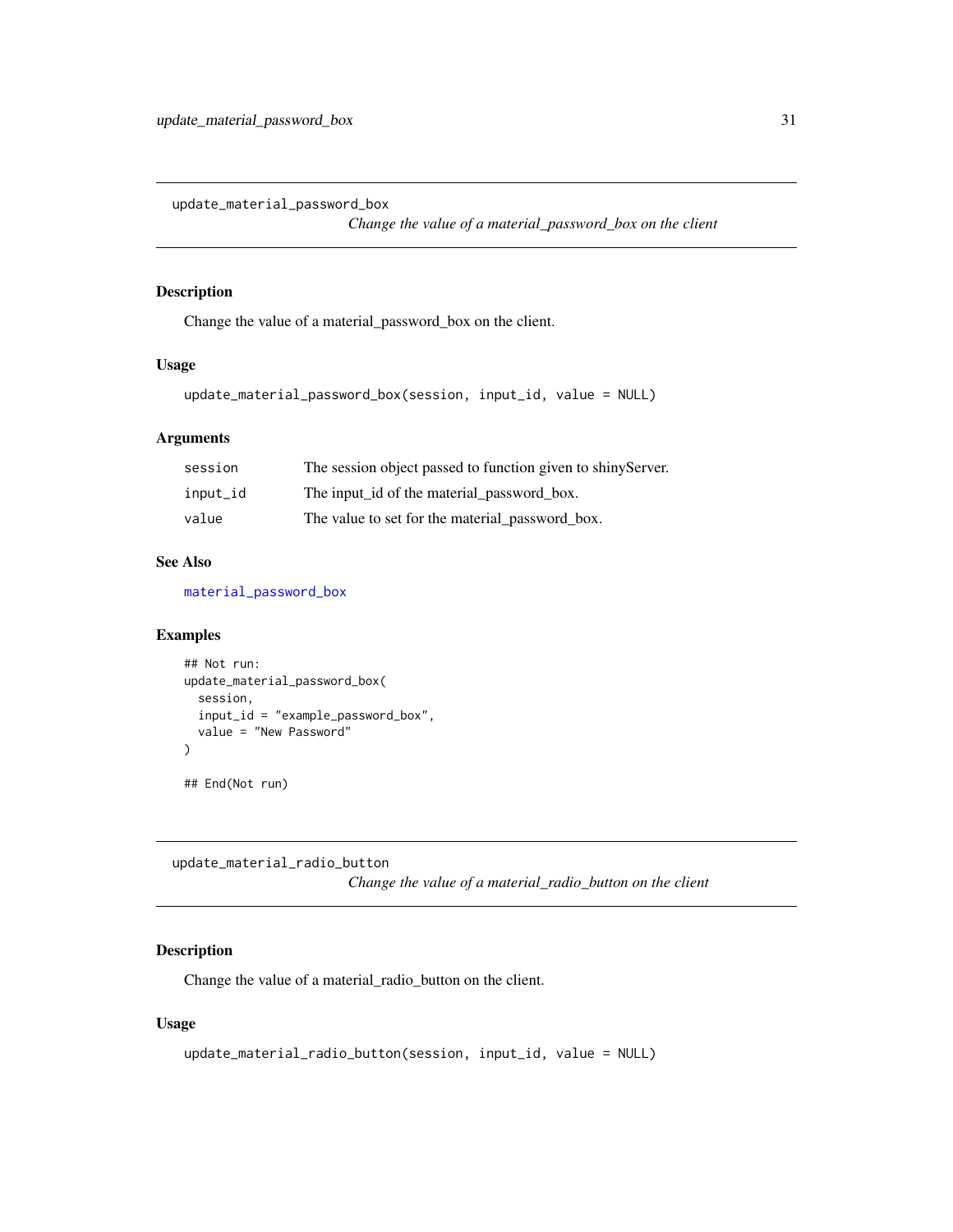<span id="page-31-0"></span>

| session  | The session object passed to function given to shiny Server. |
|----------|--------------------------------------------------------------|
| input_id | The input id of the material radio button.                   |
| value    | The value to set for the material radio button.              |

### See Also

[material\\_radio\\_button](#page-15-1)

### Examples

```
## Not run:
update_material_radio_button(
  session,
  input_id = "example_radio_button",
  value = "new_value"
\mathcal{L}## End(Not run)
```
<span id="page-31-1"></span>update\_material\_slider

*Change the value of a material\_slider on the client*

### Description

Change the value of a material\_slider on the client.

#### Usage

```
update_material_slider(session, input_id, value = NULL)
```
### Arguments

| session  | The session object passed to function given to shiny Server. |
|----------|--------------------------------------------------------------|
| input_id | The input id of the material slider.                         |
| value    | The value to set for the material slider.                    |

### See Also

[material\\_slider](#page-19-1)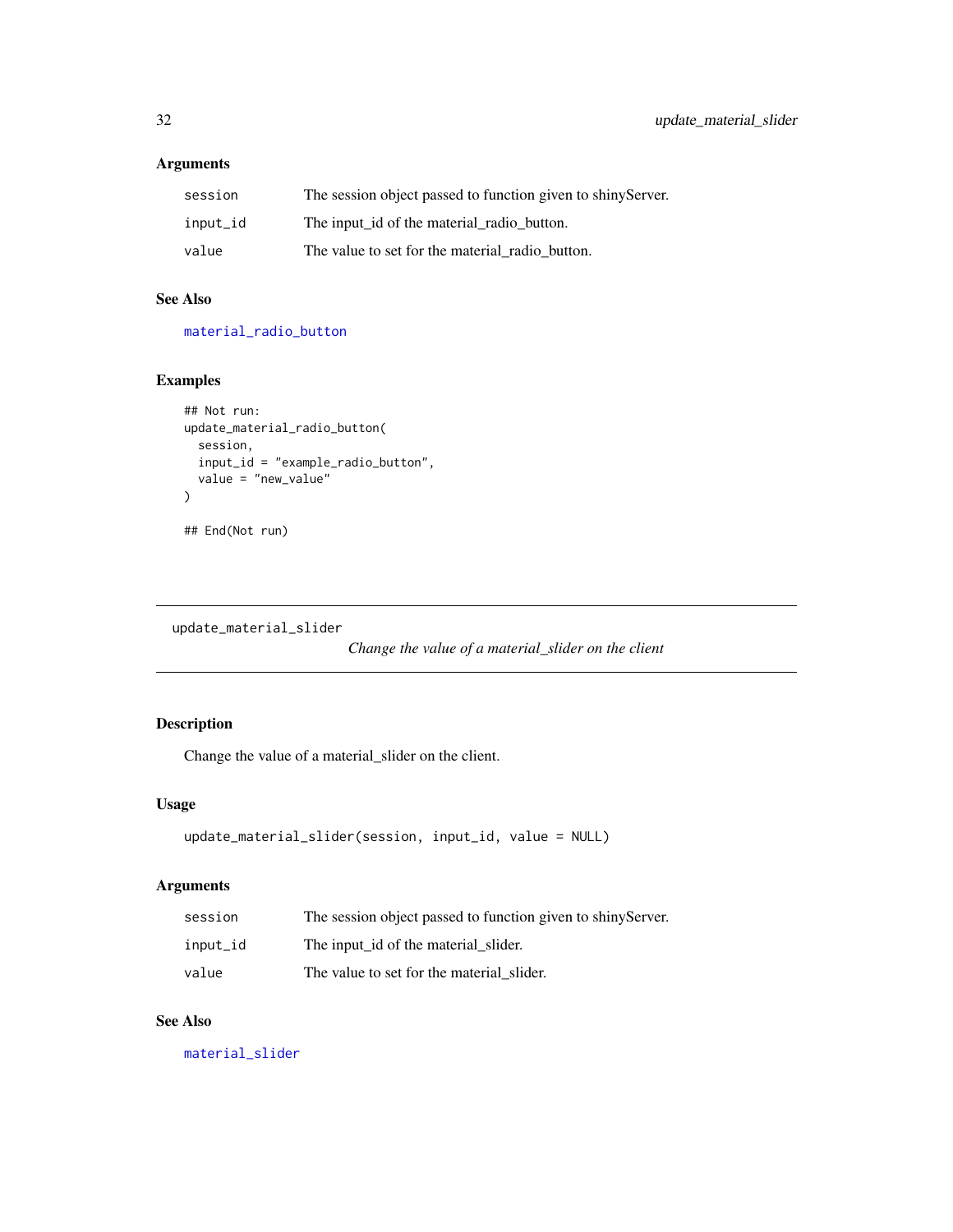### <span id="page-32-0"></span>update\_material\_switch 33

### Examples

```
## Not run:
update_material_slider(
  session,
  input_id = "example_slider",
  value = "new_value"
)
## End(Not run)
```
<span id="page-32-1"></span>update\_material\_switch

*Change the value of a material\_switch on the client*

### Description

Change the value of a material\_switch on the client.

#### Usage

```
update_material_switch(session, input_id, value = NULL)
```
### Arguments

| session  | The session object passed to function given to shiny Server. |
|----------|--------------------------------------------------------------|
| input_id | The input id of the material switch.                         |
| value    | Boolean. The value to set for the material switch.           |

### See Also

[material\\_switch](#page-21-1)

```
## Not run:
update_material_switch(
  session,
  input_id = "example_switch",
  value = TRUE
)
## End(Not run)
```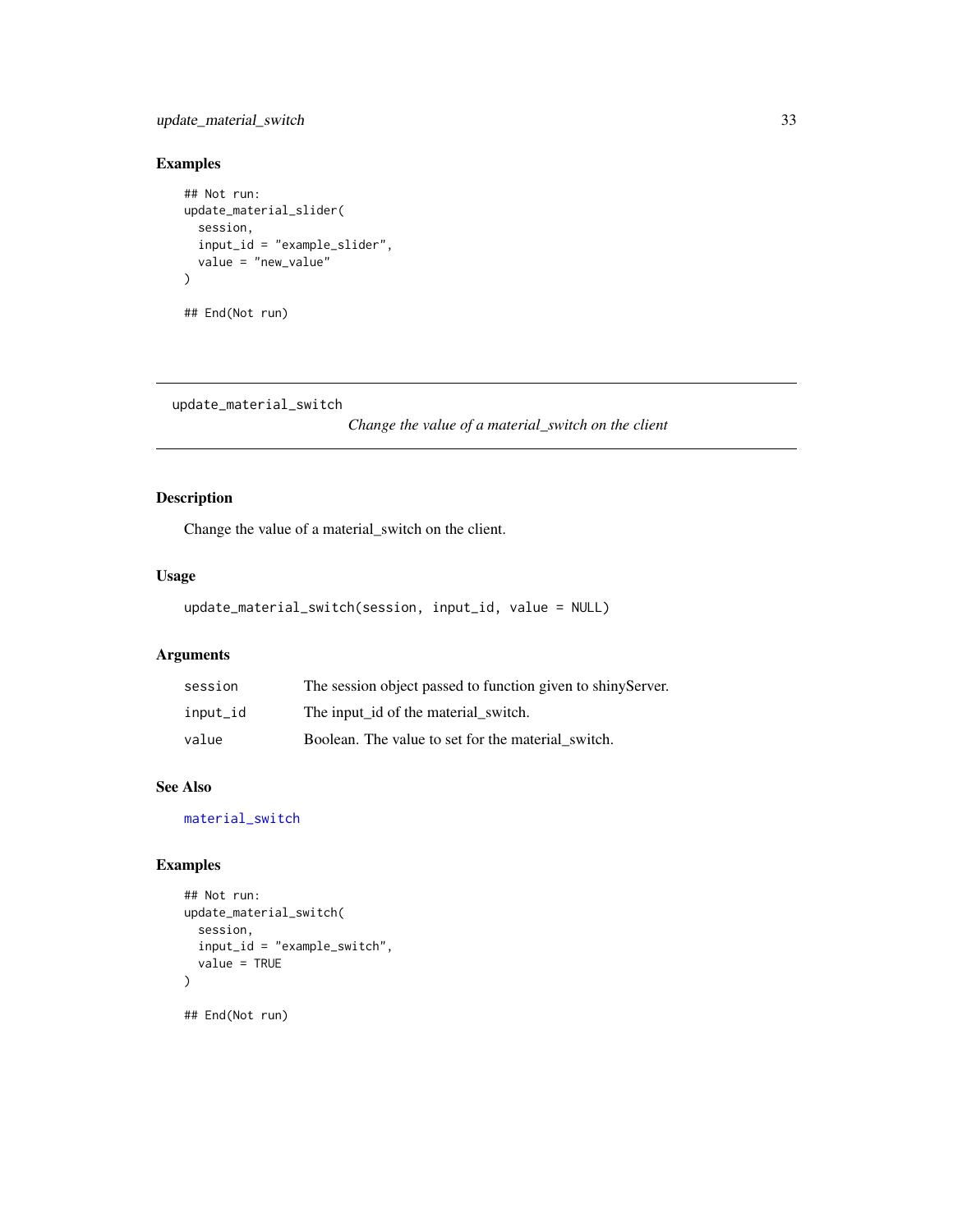<span id="page-33-1"></span><span id="page-33-0"></span>update\_material\_text\_box

*Change the value of a material\_text\_box on the client*

### Description

Change the value of a material\_text\_box on the client.

### Usage

update\_material\_text\_box(session, input\_id, value = NULL)

### Arguments

| session  | The session object passed to function given to shiny Server. |
|----------|--------------------------------------------------------------|
| input_id | The input id of the material text box.                       |
| value    | The value to set for the material text box.                  |

### See Also

[material\\_text\\_box](#page-23-1)

```
## Not run:
update_material_text_box(
  session,
  input_id = "example_text_box",
  value = "New Text"
\mathcal{L}## End(Not run)
```